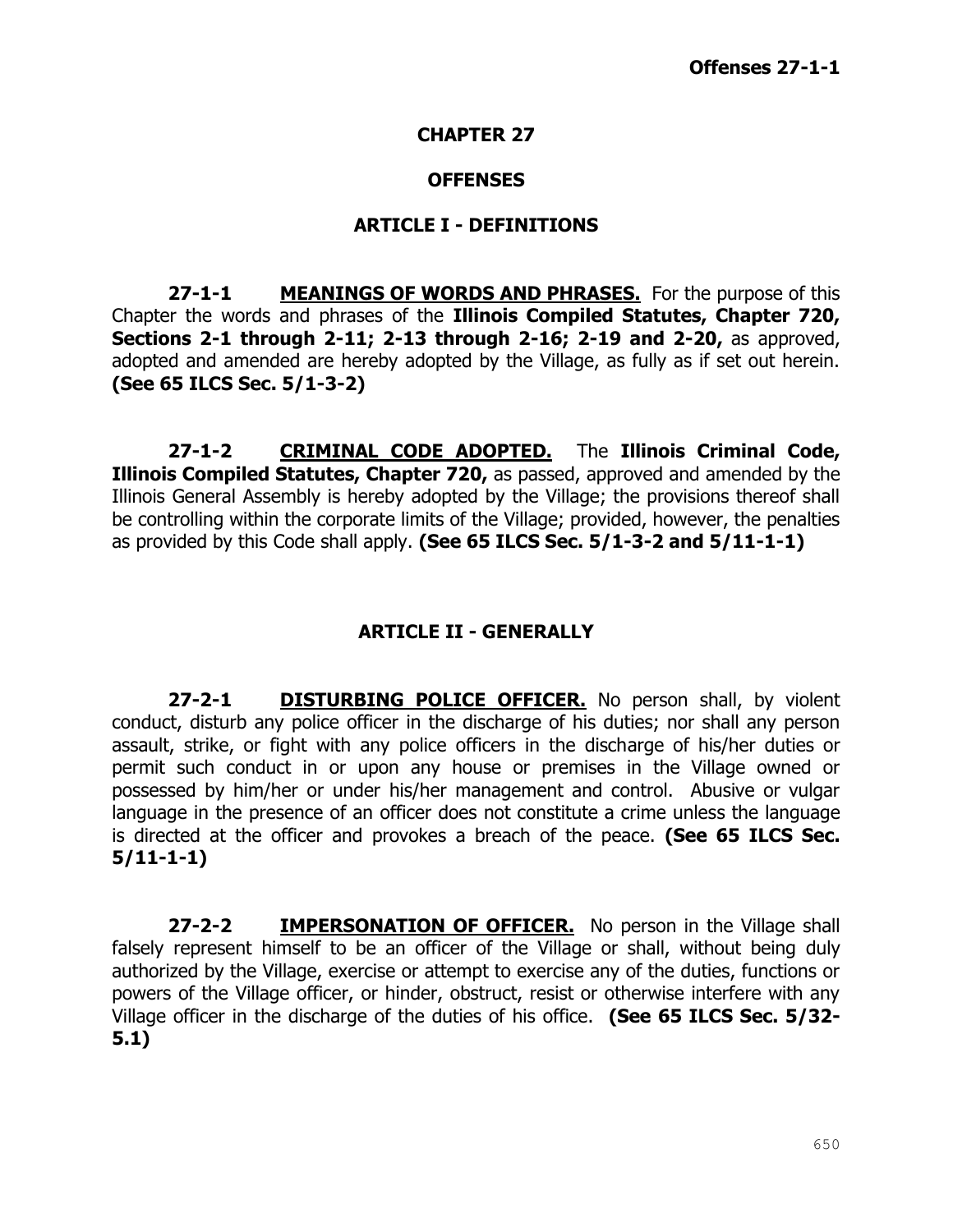**27-2-3 DISTURBING LAWFUL ASSEMBLIES.** It shall be unlawful for any person to willfully interrupt or disturb any funeral assembly, funeral procession, school, any assembly met for the worship of God or any other assembly met for a lawful purpose by any offensive behavior, or by any disorderly conduct. **(See 65 ILCS Sec. 5/11-5-2)**

**27-2-4 UNLAWFUL ASSEMBLY.** It shall be illegal for persons to assemble unlawfully in the following situations:

(A) The use of force or violence disturbing the public peace by **two (2)** or more persons acting together and without authority of law; or

(B) The assembly of **two (2)** or more persons to do an unlawful act; or

(C) The assembly of **two (2)** or more persons, without authority of law, for the purpose of doing violence to the person or property of any one supposed to have been guilty of a violation of the law, or for the purpose of exercising correctional powers or regulative powers over any person by violence. **(See 720 ILCS Sec. 5/25- 1) (See 65 ILCS Sec. 5/11-5-2)**

**27-2-5 DISTURBING THE PEACE.** No person shall disturb the peace of any individual or private family, or of any lawful congregation within the Village by any noise or amusement, or by vulgar or profane language, or by any disorderly or unreasonable conduct. **(See 65 ILCS Sec. 5/11-5-2)**

**27-2-6 BARBED WIRE AND ELECTRIC FENCES.** It shall be unlawful for any person to erect or maintain any electrically-charged fence or barbed wire or other such sharp, pointed fence below **eight feet (8')** in height, except in an agricultural or conservation zone district.

#### **27-2-7 ADMISSION FEES: FRAUDULENTLY AVOIDING PAYMENT OF.**

It shall be unlawful for any person to fraudulently enter, without payment of the proper admission fee, any theater, ballroom, lecture, concert or other place where admission fees are charged; provided, however, that nothing herein contained shall be deemed to prohibit or restrict the free admission of police officers engaged in the performance of police duties to any place of public entertainment or amusement.

**27-2-8 SALE OF CIGARETTES OR TOBACCO TO MINORS.** No minor under **eighteen (18)** years of age shall buy any cigar, cigarette, smokeless tobacco or tobacco in any of its forms. No person shall sell, buy for, distribute samples of or furnish any cigar, cigarette, smokeless tobacco or tobacco in any of its forms, to any minor under **eighteen (18) years of age.**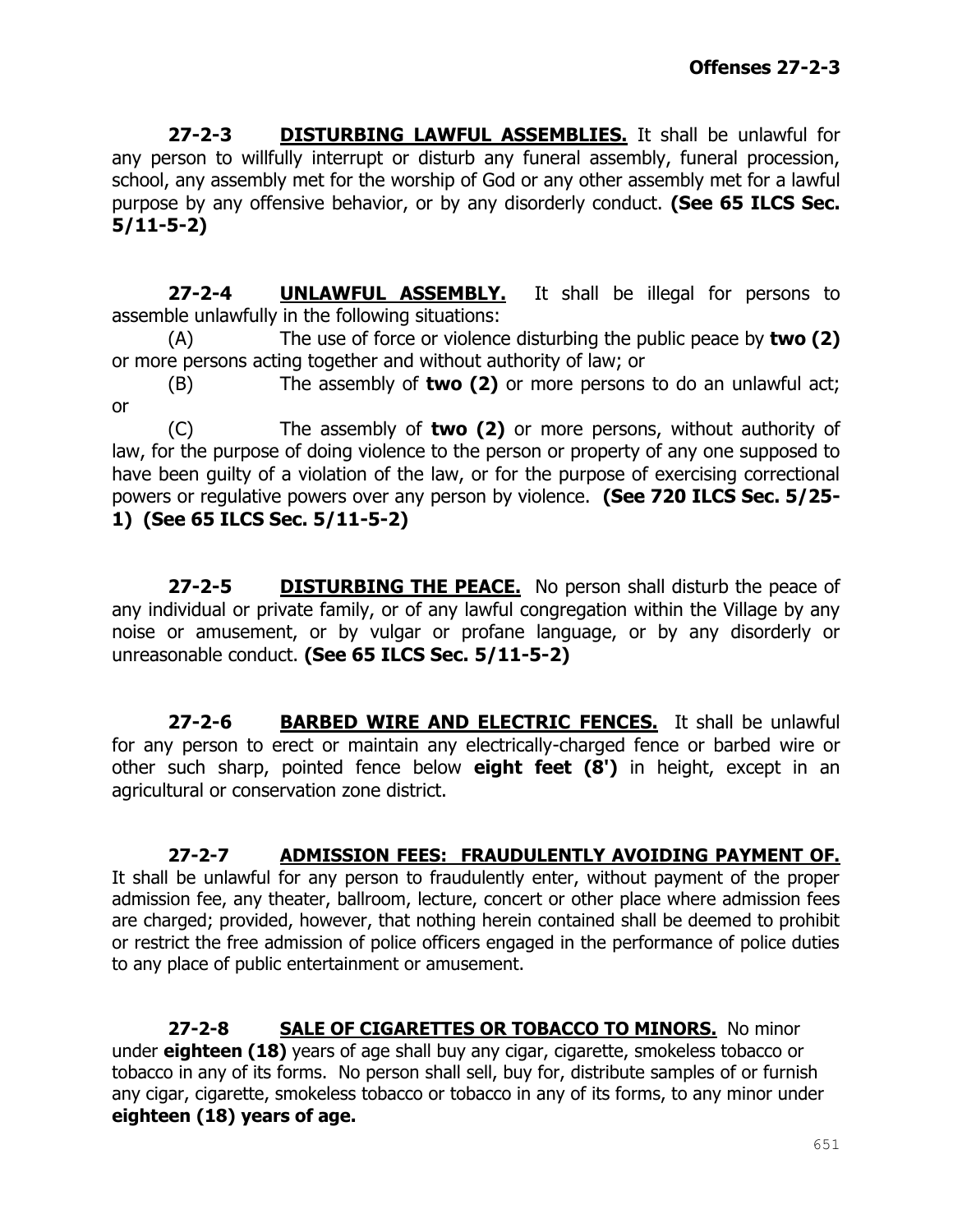For the purpose of this Section, "smokeless tobacco" means any tobacco products that are suitable for dipping or chewing. **(See 720 ILCS Sec. 675/1)**

### **27-2-9 SMOKELESS TOBACCO.**

(A) **Definition.** For the purposes of this Section, the term "smokeless tobacco" means any finely cut, ground, powdered, or leaf tobacco that is intended to be placed in the oral cavity.

(B) **Sales of Smokeless Tobacco Products to Persons Under Eighteen (18).** No person shall sell any smokeless tobacco product to any person under the age of **eighteen (18).**

(C) **Distribution.** No person shall distribute or cause to be distributed to any person under the age of **eighteen (18)**, without charge or at a nominal cost, any smokeless tobacco product. **(See 720 ILCS Sec. 680-1 et seq.)**

#### **27-2-10 UNLAWFUL CONDUCT ON A PUBLIC WAY.**

(A) It shall be unlawful for a pedestrian to stand upon any sidewalk or public way, except as near as reasonably possible to the building line or curb line if such standing interferes with the use of said sidewalk by other pedestrians.

(B) It shall be unlawful to impede or interfere with another person's use of a public way.

**27-2-11 AID IN ESCAPE.** It shall be unlawful to rescue or attempt to rescue or shall abet or encourage the rescue or escape of any person from the custody of any officer or other person legally having him in charge, or shall molest or interfere with any officer or other person so legally having him in charge, or shall, in any manner, aid, abet or encourage the rescue or the attempt to escape from any person legally committed thereto, or shall supply or attempt to supply any such person with any weapon or with any implement or means whereby an escape might be affected, or with any intoxicating liquors, drugs or other article(s) without the consent of the officer in charge. **(See 720 ILCS Sec. 5/31-7)**

**27-2-12 ESCAPES.** It shall be unlawful for any person convicted of any offense or in lawful custody to escape or attempt to escape from custody. **(See 720 ILCS Sec. 5/31-6(C))**

**27-2-13 FALSE PRETENSES.** It shall be unlawful for any person to obtain any food, drink, goods, wares, or merchandise under false pretenses, or to enter public places and call for refreshments or other articles and receive and refuse to pay for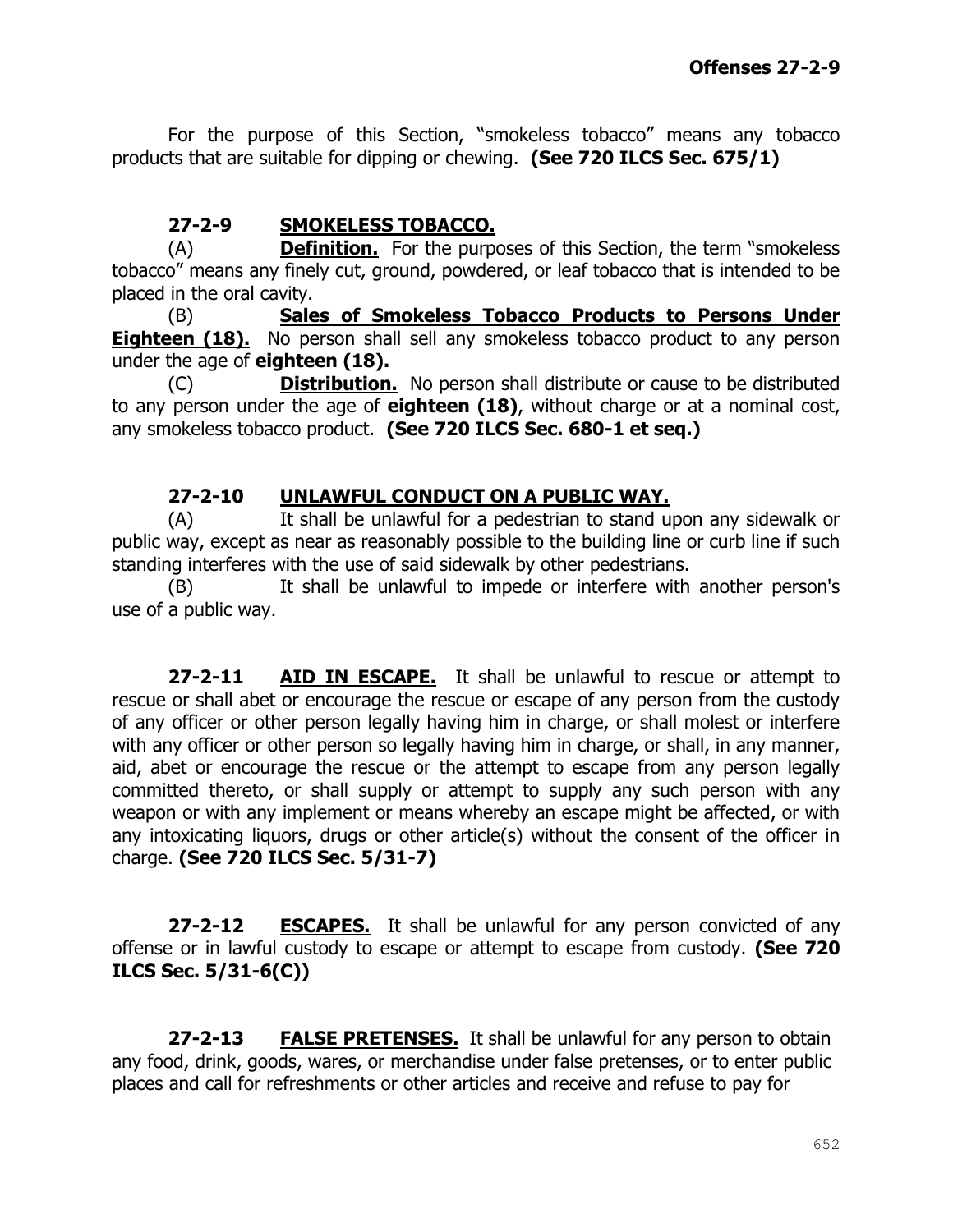same, or to depart without paying for or satisfying the person from whom he received the food, goods, wares, and/or merchandise.

**27-2-14 RENTING PREMISES FOR UNLAWFUL PURPOSES.** It shall be unlawful for any person to rent, use, or allow to be used, any building or property owned by him, for any purpose whereby riotous or disorderly persons are gathered.

**27-2-15 AID TO AN OFFENSE.** It shall be unlawful for any person, in any way or manner, to aid, abet, counsel, advise or encourage any other person in the commission of any of the acts mentioned herein or in any manner encourage the commission of such offense hereby defined.

**27-2-16 POSTING BILLS.** It shall be unlawful for any person to paste, post, paint, print or nail any handbill, sign, poster, advertisement, or notice of any kind on any curbstone, flagstone, or any other portion or part of any sidewalk, or upon any tree, lamppost, utility pole, hydrant, or upon any private wall, door, or gate without the consent, in writing, of the owner of the wall, door or gate; provided, however, that this Section shall not prevent posting by proper Village and County officials of election signs, polling place signs and other signs or placards necessary under the law to the conduct of elections, except they may not be attached to a tree.

**27-2-17 INTOXICATION IN PUBLIC.** No person shall, in the Village, be found in a state of intoxication or drunk in any street or other public place, or shall be found drunk lying or roving about the streets, alleys, or sidewalks of this Village or the private grounds of any of the inhabitants thereof, or being drunk as aforesaid, shall disturb the peace, order and quiet of the Village, or the peace and quiet of the citizens thereof by loud and unusual noises, disorderly conduct, indecent language or behavior or in any other manner. **(See 65 ILCS Sec. 5/11-5-3)**

**27-2-18 BEGGING.** No person shall beg or solicit alms within the Village without having obtained permission in writing from the Mayor. **(See 65 ILCS Sec. 5/11-5-4)**

**27-2-19 CONCEALED WEAPONS.** No person shall, within the Village, carry or wear under his clothes, or concealed about his person, any pistol or colt, or sling-shot, or cross knuckles or knuckles of lead, brass or other metal, or any switchblade knife or razor, bowie knife, dirk knife or dirk, dagger or any other dangerous or deadly weapon. This Section does not apply to the officers or members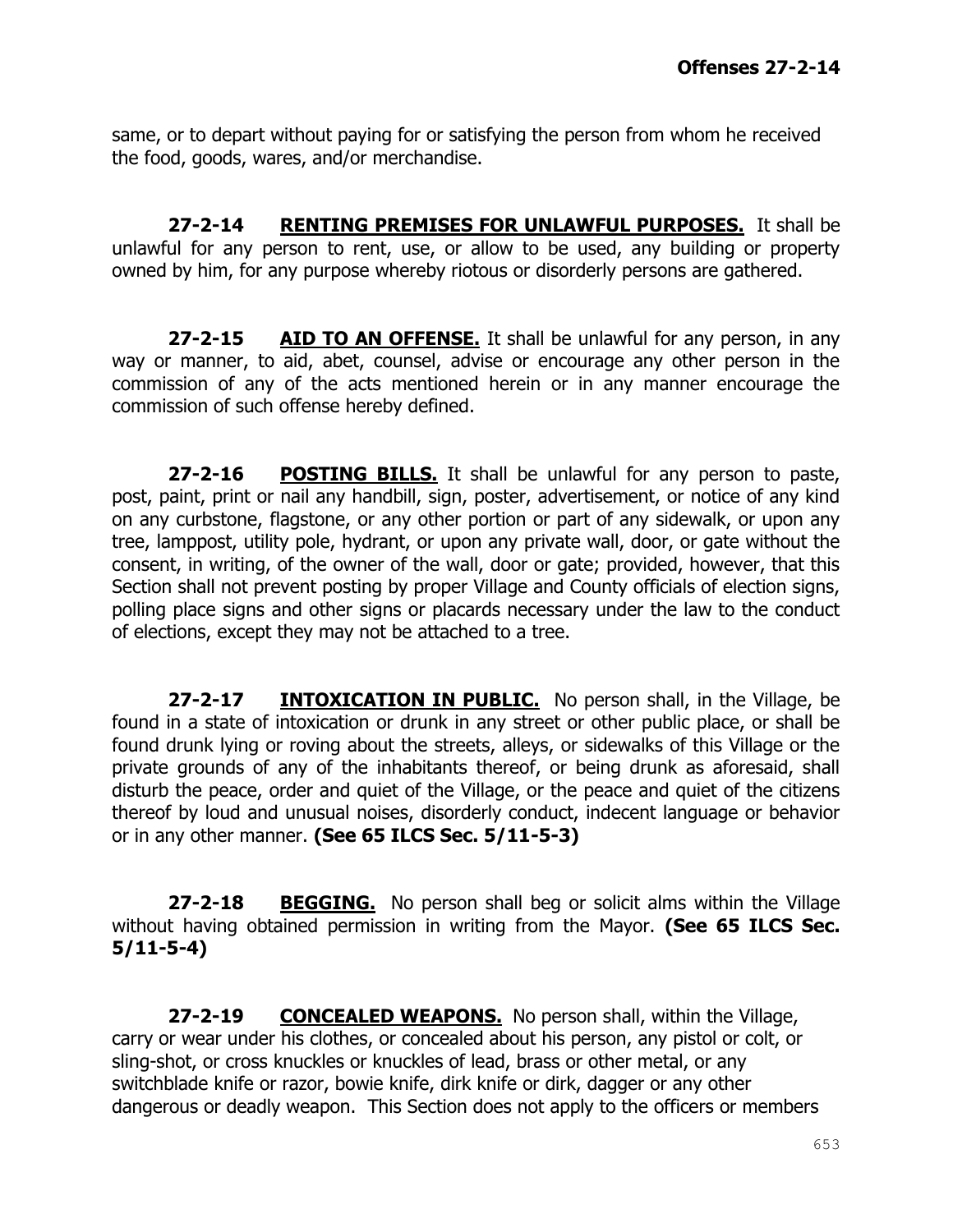of the Police Department, nor to any sheriff or deputy sheriff or constable of this State, nor to any United States Marshal.

**27-2-20 DISCHARGE OF FIREARMS OR BOW AND ARROW.** It shall be unlawful to discharge any firearm, bow and arrow or air gun in the Village or so that the bullet, arrow, missile or projectile therefrom enters the Village without written permission from the Mayor, provided that this Section shall not be construed to prohibit any officer of the law to discharge a firearm in the performance of his duty; nor to prevent any citizen from discharging a firearm when lawfully defending his person or property; nor to prevent the discharge of bow and arrow by students upon school grounds while under the direct and immediate supervision of teachers or other school supervisory personnel.

**27-2-21 GAMES IN STREET.** No person shall, upon any Village street, fly any kite or play any game of ball or engage in any amusement or practice having a tendency to injure or annoy any person passing in the streets or on the sidewalks.

#### **27-2-22 STORAGE OF EXPLOSIVES.**

(A) **Nitroglycerine; Dynamite, Etc.** No person shall have, keep, possess, or store at or in any place within the Village, any nitroglycerine, dynamite or giant powder, or any form or combination of any of them.

(B) **Blasting Powder, Etc.** No person shall keep, possess or store any gun or blasting powder or any gun or explosive cotton at or in any one place in the Village in any quantity exceeding **five (5) pounds. (See 65 ILCS Sec. 5/11-8-4)**

**27-2-23 THROWING ROCKS.** No person in the Village shall throw or cast any rock or stone or any other missile upon or at any building, tree, or other public or private property, or at any person in any street, avenue, alley or public place.

**27-2-24 DESTRUCTION OF PUBLIC PROPERTY.** No person in the Village shall deface, destroy, or in any way, injure any public property, or any other apparatus of the Village.

**27-2-25 FORTUNE TELLING.** No person in the Village shall pursue the calling of a fortune teller or practice fortune telling, soothsaying, or the like and receive payment in any manner therefor.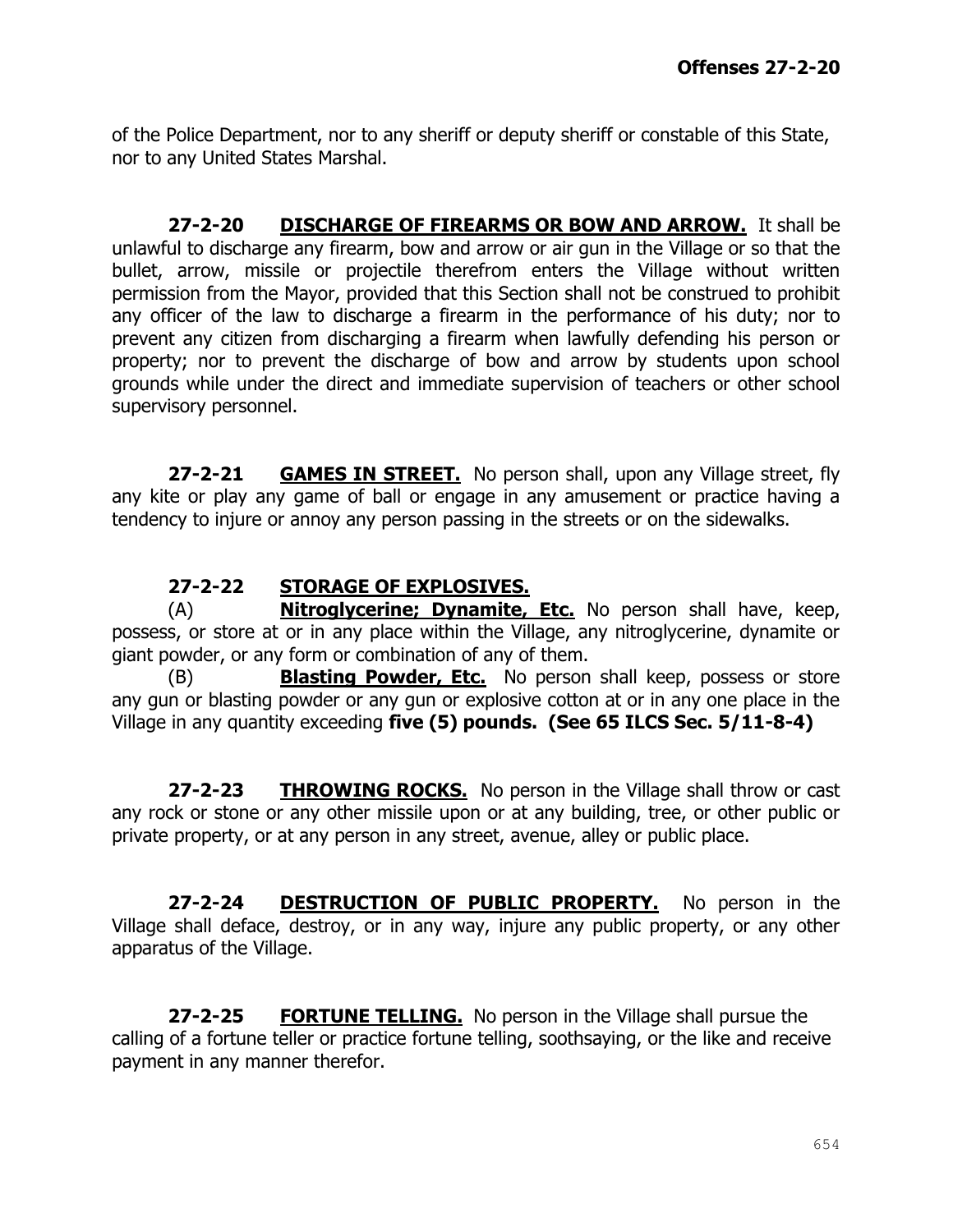**27-2-26 ABANDONED REFRIGERATORS OR ICEBOXES.** It shall be unlawful for any person to abandon or discard in any place accessible to children any refrigerator, icebox or ice chest, of a capacity of **one and one-half (1 1/2) cubic feet** or more, which has an attached lid or door which may be opened or fastened shut by means of an attached latch. The owner, lessee, or manager of such place, who knowingly permits such abandoned or discarded refrigerator, icebox or ice chest to remain there in such condition, shall be guilty of violating this Code. **(See 720 ILCS Sec. 505/1)**

**27-2-27 HALLOWEEN.** It shall be illegal for any person of the age of **twelve (12) years** or older to engage in the Halloween practice, commonly called **"Trick or Treat",** by calling at homes or dwelling places within the Village, either masked or unmasked. No person under the age of **twelve (12) years** shall engage in the Halloween practice called **"Trick or Treat"**, except on **October 31st** of each year, said date being Halloween Eve, and on said night, the right to engage in Halloween practice shall extend only until the hour of **8:30 P.M.**

# **27-2-28 CURFEW HOURS FOR MINORS.**

- (A) **Definitions.** Whenever used in this Section.
	- (1) **"Curfew hours"** means:
		- **(a) 11:00 P.M. on any Sunday, Monday, Tuesday, Wednesday, or Thursday until 6:00 A.M. of the following day; and**
		- (b) 12:01 A.M. until 6:00 A.M. on Saturday; and
		- (c) 12:01 A.M. until 6:00 A.M. on Sunday.
	- (2) **"Emergency"** means an unforeseen combination of circumstances or the resulting state that calls for immediate action. The term includes, but is not limited to, a fire, a natural disaster, an automobile accident, or any situation requiring immediate action to prevent serious bodily injury or loss of life.
	- (3) **"Establishment"** means any privately-owned place of business operated for a profit to which the public is invited, including but not limited to, any place of amusement or entertainment.
	- (4) **"Guardian"** means:
		- **(a) A person who, under court order, is the guardian of the person of a minor; or**
		- (b) A public or private agency with whom a minor has been placed by a court.
	- (5) **"Minor"** means any person under **eighteen (18) years** of age.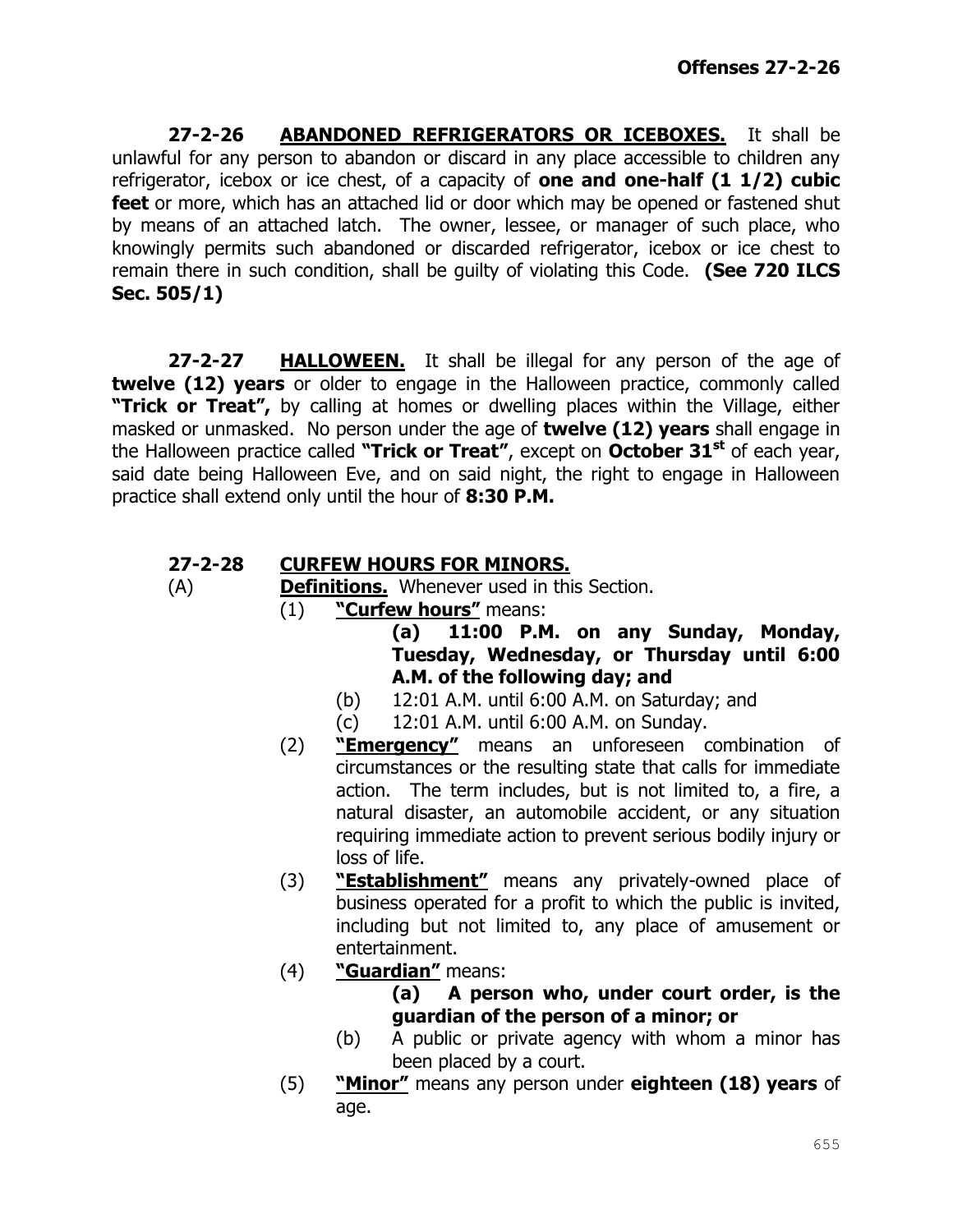- (6) **"Operator"** means any individual, firm, association, partnership, or corporation operating, managing, or conducting any establishment. The term includes the members or partners of an association or partnership and the officers of a corporation.
- (7) **"Parent"** means a person who is:
	- **(a) A natural parent, adoptive parent, or stepparent of another person; or**
	- (b) At least **twenty-one (21) years** of age and authorized by a parent or guardian to have the care and custody of a minor.
- (8) **"Public Place"** means any place to which the public or a substantial group of the public has access and includes, but is not limited to, streets, highways, and the common areas of schools, hospitals, apartment houses, office buildings, transport facilities and shops.
- (9) **"Remain"** means to:

#### **(a) linger or stay; or**

- (b) fail to leave premises when requested to do so by a police officer or the owner, operator or other person in control of the premises.
- (10) **"Serious bodily injury"** means bodily injury that creates a substantial risk of death or that causes death, serious permanent disfigurement or protracted loss or impairment of the function of any bodily member or organ.

# (B) **Offenses.**

- (1) A minor commits an offense if he remains in any public place or on the premises of any establishment within the Village during curfew hours.
- (2) A parent or guardian of a minor commits an offense if he knowingly permits, or by insufficient control allows, the minor to remain in any public place or on the premises of any establishment within the Village during curfew hours.
- (3) The owner, operator or any employee of an establishment commits an offense if he knowingly allows a minor to remain upon the premises of the establishment during curfew hours.

# (C) **Defenses.**

- (1) It is a defense to prosecution under subsection (B) that the minor was:
	- (a) Accompanied by the minor's parent or guardian;
	- (b) On an errand at the direction of the minor's parent or guardian, without any detour or stop;
	- (c) In a motor vehicle involved in interstate travel;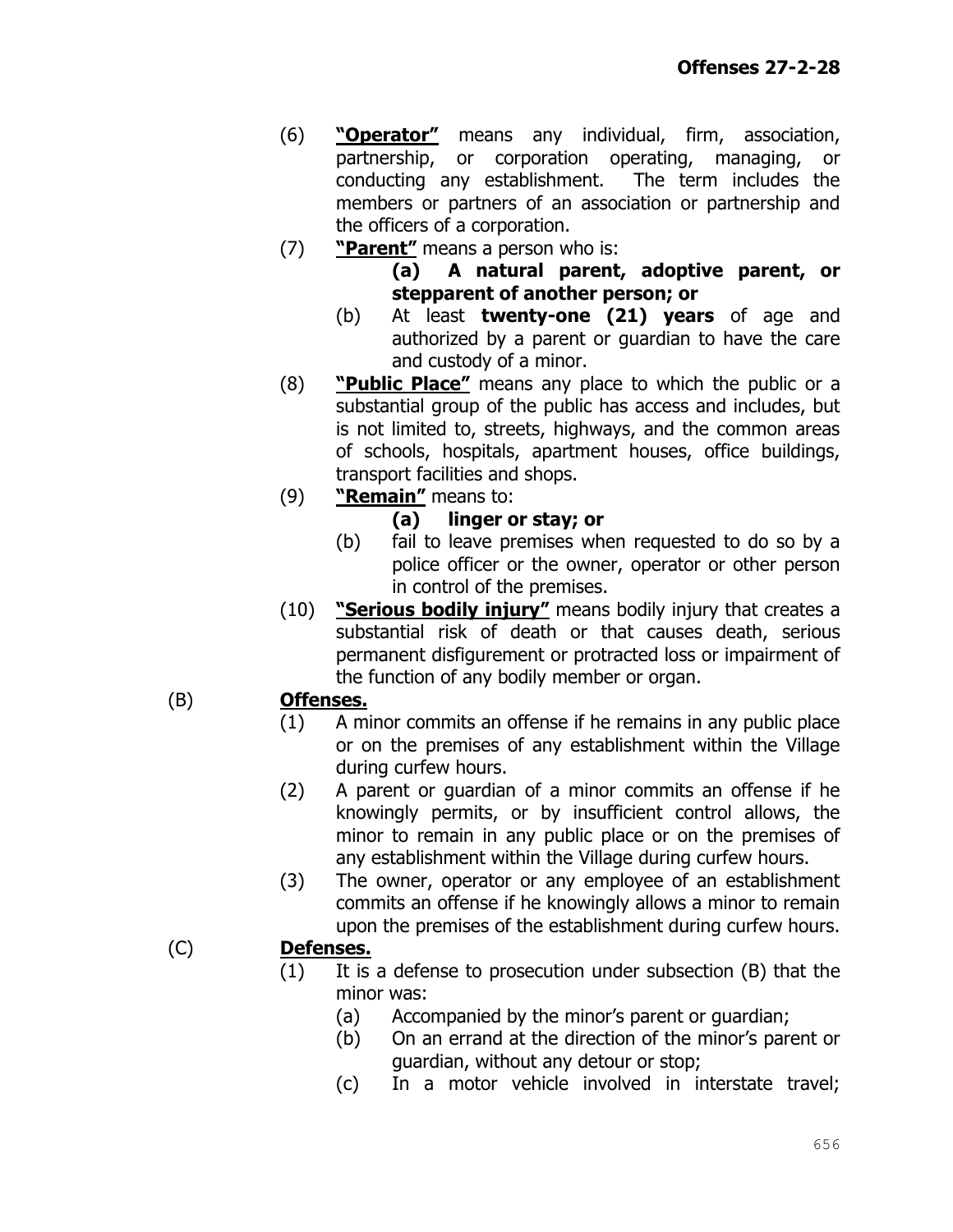- (d) Engaged in an employment activity, or going to or returning home from an employment activity, without any detour or stop;
- (e) Involved in an emergency;
- (f) On the sidewalk abutting the minor's residence or abutting the residence of a next-door neighbor if the neighbor did not complain to the police department about the minor's presence;
- (g) Attending an official school, religious, or other recreational activity supervised by adults and sponsored by the Village, a civil organization, or another similar entity that takes responsibility for the minor, or going to or returning home from, without any detour or stop, an official school, religious, or other recreational activity supervised by adults and sponsored by the Village, a civic organization or another similar entity that takes responsibility for the minor;
- (h) Exercising First Amendment rights protected by the United States Constitution, such as the free exercise or religion, freedom of speech, and the right of assembly; or
- (i) Married or had been married or is an emancipated minor under the Emancipation or Mature Minors Act, as amended.
- (2) It is a defense to prosecution under subsection  $(B)(3)$  that the owner, operator, or employee of an establishment promptly notified the police department that a minor was present on the premises of the establishment during curfew hours and refused to leave.

(D) **Enforcement.** Before taking any enforcement action under this Section, a police officer shall ask the apparent offender's age and reason for being in the public place. The officer shall not issue a citation or make an arrest under this Section unless the officer reasonably believes that an offense has occurred and that, based on any response and other circumstances, no defense in subsection (C) is present. **(See 65 ILCS 5/11-1-5 and 720 ILCS 555/1)**

**27-2-29 THEFT OF RECYCLABLES UNLAWFUL.** It shall be unlawful for any person to collect, obtain, possess or pickup any recyclable item(s) from any receptacle or collection point where service is provided by an authorized waste hauler licensed by the municipality or from any specified recycling center within the Village limits unless said person is acting as an agent for the Village or acting as an agent for a waste hauler licensed by the Village.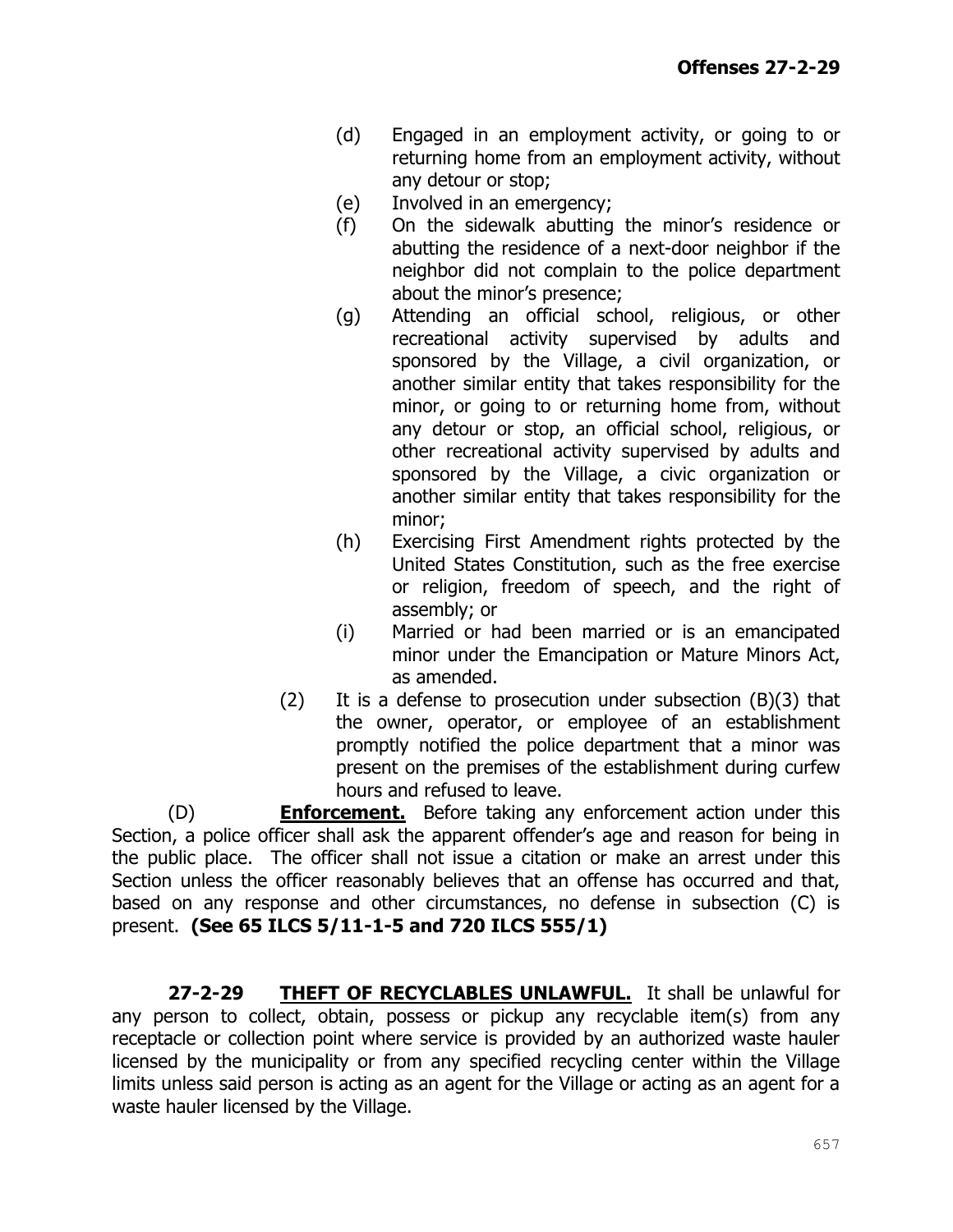**27-2-30 THROWING OBJECTS FROM MOTOR VEHICLES.** Pursuant to the police powers in **65 ILCS 5/11-1-1** it shall be unlawful for any person occupying or driving a motor vehicle, whether moving or not, to shoot, throw, cast, launch or drop any object, liquid or substance at any person, animal or structure, wherein the possibility of harm, injury or damage may occur as a result of these actions.

The driver and/or all passengers shall be, upon conviction, fined in accordance with the provisions of the Village Code and shall be liable for all damage, injury or harm caused by the activity. **(See Section 27-3-2)**

**27-2-31 DEPOSITING OF SNOW AND ICE RESTRICTED.** No person shall deposit or cause to be deposited any snow and ice on or against a fire hydrant or on any sidewalk, roadway, or loading or unloading areas of a public transportation system, except that snow and ice may be windrowed on curbs incident to the cleaning of sidewalks in business districts. **(See 65 ILCS Sec. 5/11-80-13)**

**27-2-32 BURNING LANDSCAPE WASTE LIMITED.** It shall be unlawful for any person, firm, or corporation to burn any landscape waste within the corporate limits of the Village between the hours of **eight o'clock (8:00) P.M.** to **Midnight (12:00)** and between the hours of **Midnight (12:00)** to **six o'clock (6:00) A.M.** of any day.

Upon conviction of a violation of which a fine shall be imposed upon any person, firm or corporation in the amount of a sum in excess of **One Hundred Dollars (\$100.00)** and not exceeding **Two Hundred Dollars (\$200.00)** for each violation.

**27-2-33 SANCTITY OF FUNERAL AND MEMORIAL SERVICES.** It shall be unlawful for a person to violate any of the following provisions of this Section:

(A) Engaging in any loud protest of signing, chanting, whistling or yelling with, or without, noise amplification including but not limited to bullhorns, auto horns and microphones within **three hundred (300) feet** of any entrance of a facility being used for a funeral or memorial service at any time during the period starting **thirty (30) minutes** before any funeral or memorial service is scheduled to begin and ending **thirty (30) minutes** after the funeral or memorial service terminates; or

(B) Displaying any visual images that convey fighting words, actual or veiled threats against any other person within **three hundred (300) feet** of any entrance of a facility being used for a funeral or memorial service at any time during the period starting **thirty (30) minutes** before any funeral or memorial service is scheduled to begin and ending **thirty (30) minutes** after the funeral or memorial service terminates; or

(C) Blocking access to any facility being used for a funeral or memorial service at any time during the period starting **thirty (30) minutes** before any funeral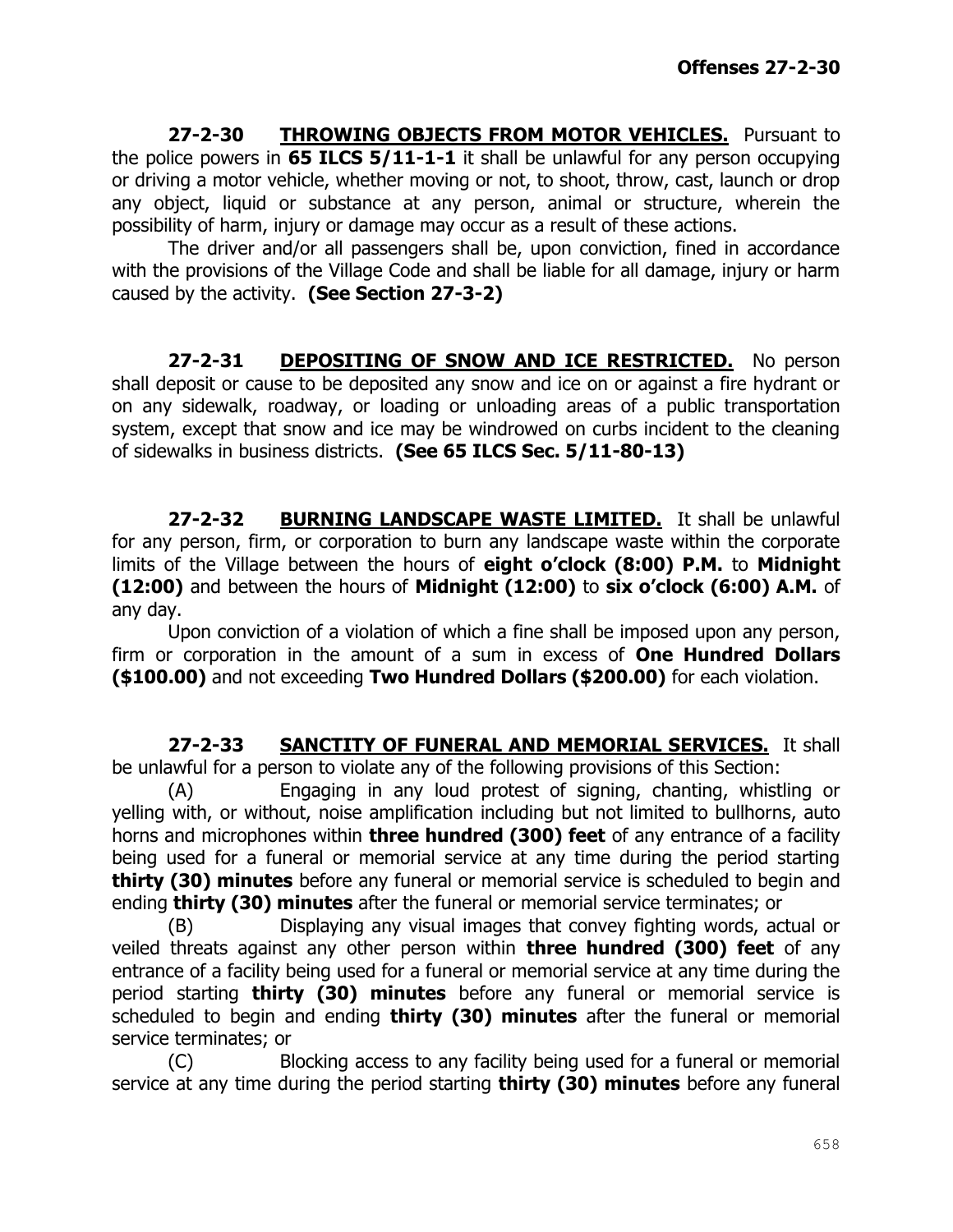or memorial service is scheduled to begin and ending **thirty (30) minutes** after the funeral or memorial service terminates; or

(D) Ending in a directed protest march or picket at any public location within **three hundred (300) feet** of any entrance of a facility being used for a funeral or memorial service at any time during the period starting **thirty (30) minutes** before any funeral or memorial service is scheduled to begin and ending **thirty (30) minutes** after the funeral or memorial service terminates.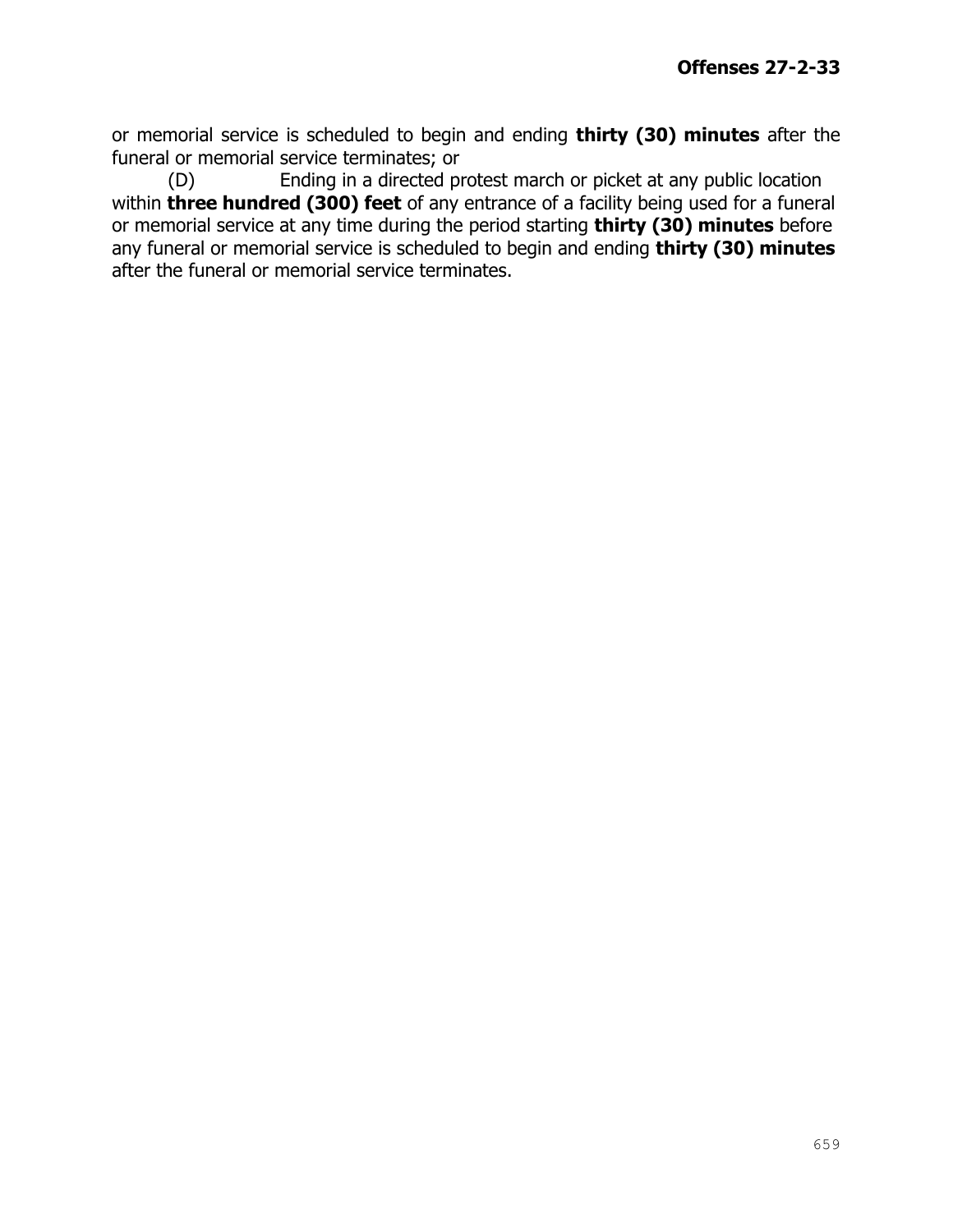# **ARTICLE III**

#### **OFFENSES AGAINST PROPERTY**

**27-3-1 PETTY THEFT.** A person commits a petty theft when the value of the property is under **Three Hundred Dollars (\$300.00)** and he knowingly:

- (A) obtains or exerts unauthorized control over property of the owner; or
	- (B) obtains by deception, control over property of the owner; or
	- (C) obtains by threat, control over property of the owner; or

(D) obtains control over stolen property knowing the property to have been stolen by another or under such circumstances as would reasonably induce him to believe that the property was stolen; and

- (1) intends to deprive the owner permanently of the use or benefit of the property;
- (2) knowingly uses, conceals or abandons the property in such a manner as to deprive the owner permanently of such use or benefit;
- (3) uses, conceals or abandons the property, knowing such use, concealment or abandonment probably will deprive the owner permanently of such use or benefit.

(E) It shall be unlawful to commit a petty theft.

# **(See 720 ILCS Sec. 5/16-1)**

**27-3-2 CRIMINAL DAMAGE TO PROPERTY.** Any of the following acts by a person shall be a violation of this Code.

(A) To knowingly damage any property of another without his consent; or (B) recklessly, by means of fire or explosive, damage property of another;

or

(C) knowingly start a fire on the land of another without his consent; or

(D) knowingly injure a domestic animal of another without his consent; or

(E) knowingly deposit on the land or in the building of another, without his consent, any stink bomb or any offensive smelling compound and thereby, intend to interfere with the use by another of the land or building.

#### **27-3-3 CRIMINAL DAMAGE TO FIRE-FIGHTING APPARATUS, HYDRANTS OR EQUIPMENT.** No person shall willfully and maliciously cut, injure, damage, tamper with or destroy or deface any fire hydrant or any fire hose or any fire engine, or other public or private fire-fighting equipment or any apparatus appertaining to such equipment, or to intentionally open any fire hydrant without proper authorization.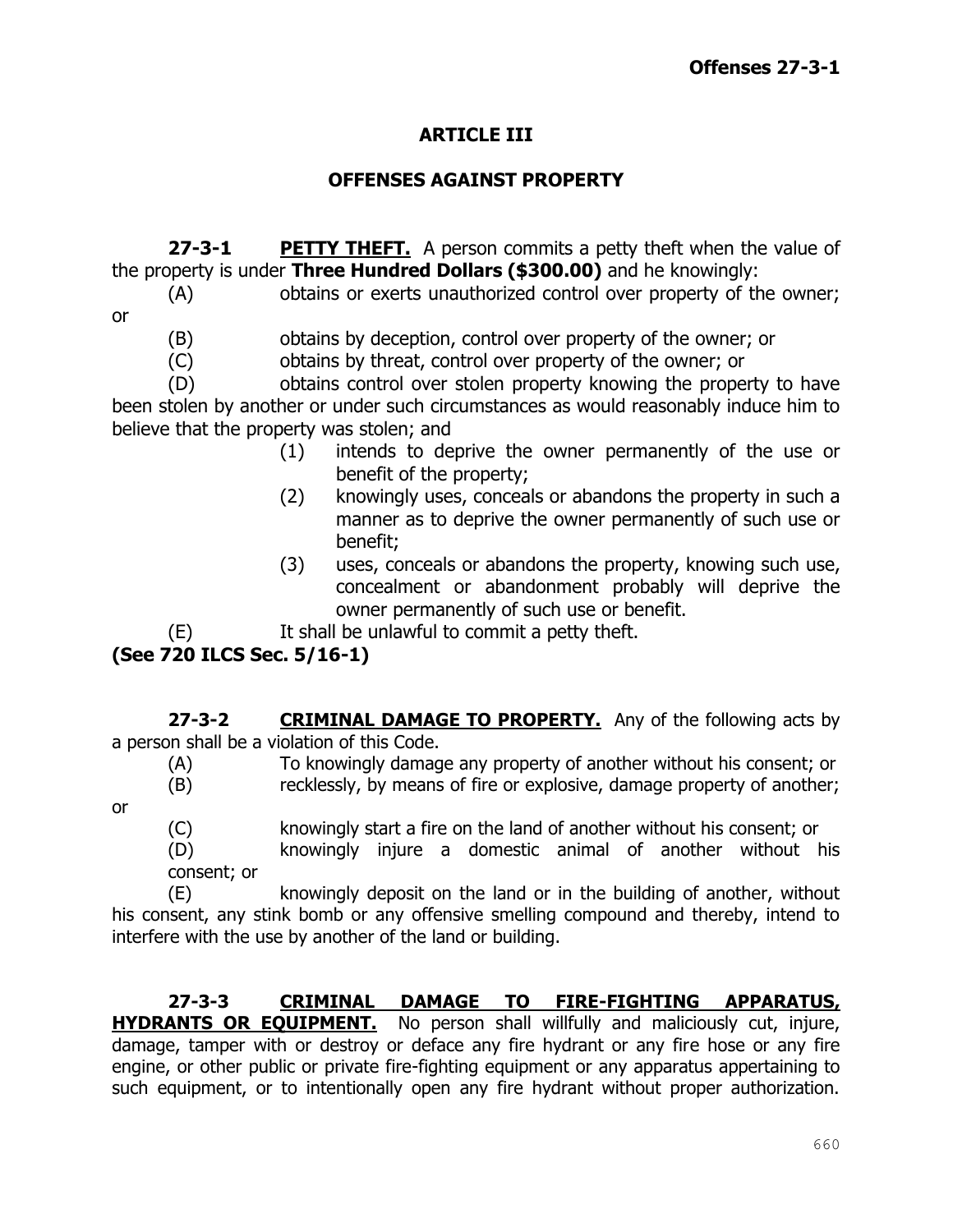**27-3-4 INJURY TO UTILITY WIRES AND POLES.** It shall be unlawful to willfully, maliciously, or negligently break, deface, injure or destroy any telegraph or telephone pole, post or wire, or any electric lightpost, pole, or electric conductor, wire or lamp or any other thing connected with the same or belonging thereto, or any water main, gas main, pipe or hydrant or lamp or lamppost, or anything belonging to or connected therewith or with any of them.

**27-3-5 STREET SIGNS; MOLESTING OF PROHIBITED.** It shall be unlawful for any person or persons, in any manner or form, to deface, disfigure, damage or molest any of the street signs or parts thereof located in the Village.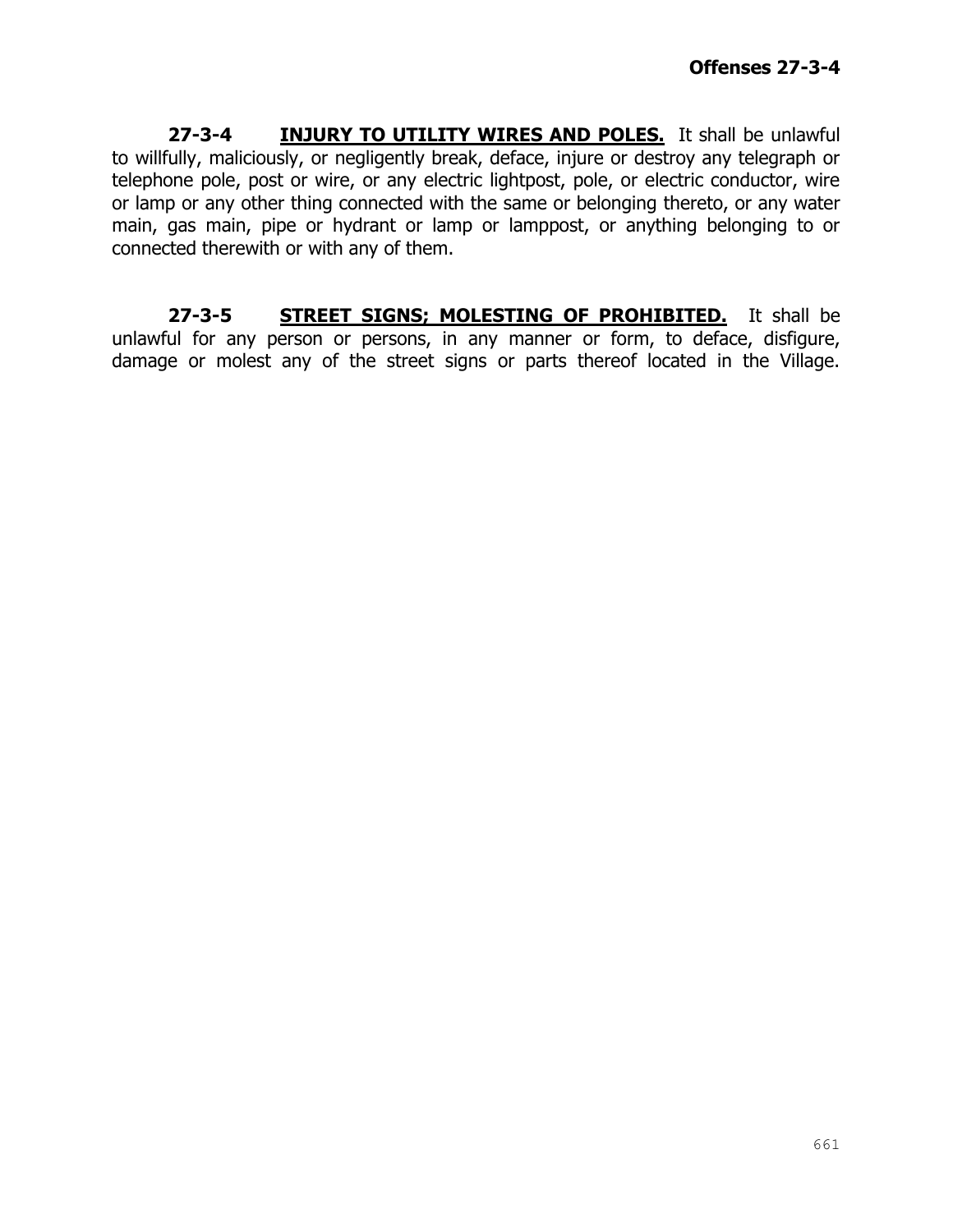### **ARTICLE IV**

#### **PUBLIC HEALTH, SAFETY AND DECENCY**

# **27-4-1 DISORDERLY CONDUCT; ELEMENTS OF THE OFFENSE.** A

person commits disorderly conduct when he knowingly:

(A) does any act in such an unreasonable manner as to alarm or disturb another and to provoke a breach of the peace; or

(B) with intent to annoy another, makes a telephone call, whether or not conversation thereby ensues;

(C) transmits in any manner to the Fire Department of any city, town, village or fire protection district, a false alarm of fire, knowing at the time of such transmission that there is no reasonable ground for believing that such fire exists; or

(D) transmits in any manner to another a false alarm to the effect that a bomb or other explosive device of any nature is concealed in such a place that its explosion would endanger human life, knowing at the time of such transmission that there is no reasonable ground for believing that such bomb or explosive device is concealed in such a place; or

(E) transmits in any manner to any peace officer, public officer or public employee a report to the effect that an offense has been committed, knowing at the time of such transmission that there is no reasonable ground for believing that such an offense has been committed; or

(F) enters upon the property of another and for a lewd or unlawful purpose, deliberately looks into a dwelling on the property through any window or other opening in it.

# **(See 65 ILCS Sec., 5/11-5-3 and 720 ILCS Sec. 5/26-1)**

**27-4-2 RESISTING OR OBSTRUCTING A PEACE OFFICER.** A person commits an offense when that person knowingly resists or obstructs the performance of any authorized act of one known to the person to be a peace officer within that peace officer's official capacity. **(See 720 ILCS Sec. 5/31-1)**

**27-4-3 REFUSING TO AID AN OFFICER.** A person who refuses or knowingly fails, upon command, to reasonably aid a person known by him to be a peace officer in the following commits a misdemeanor:

(A) apprehending a person whom the officer is authorized to apprehend; or

(B) preventing the commission by another of any offense.

**(See 720 ILCS Sec. 5/31-8)**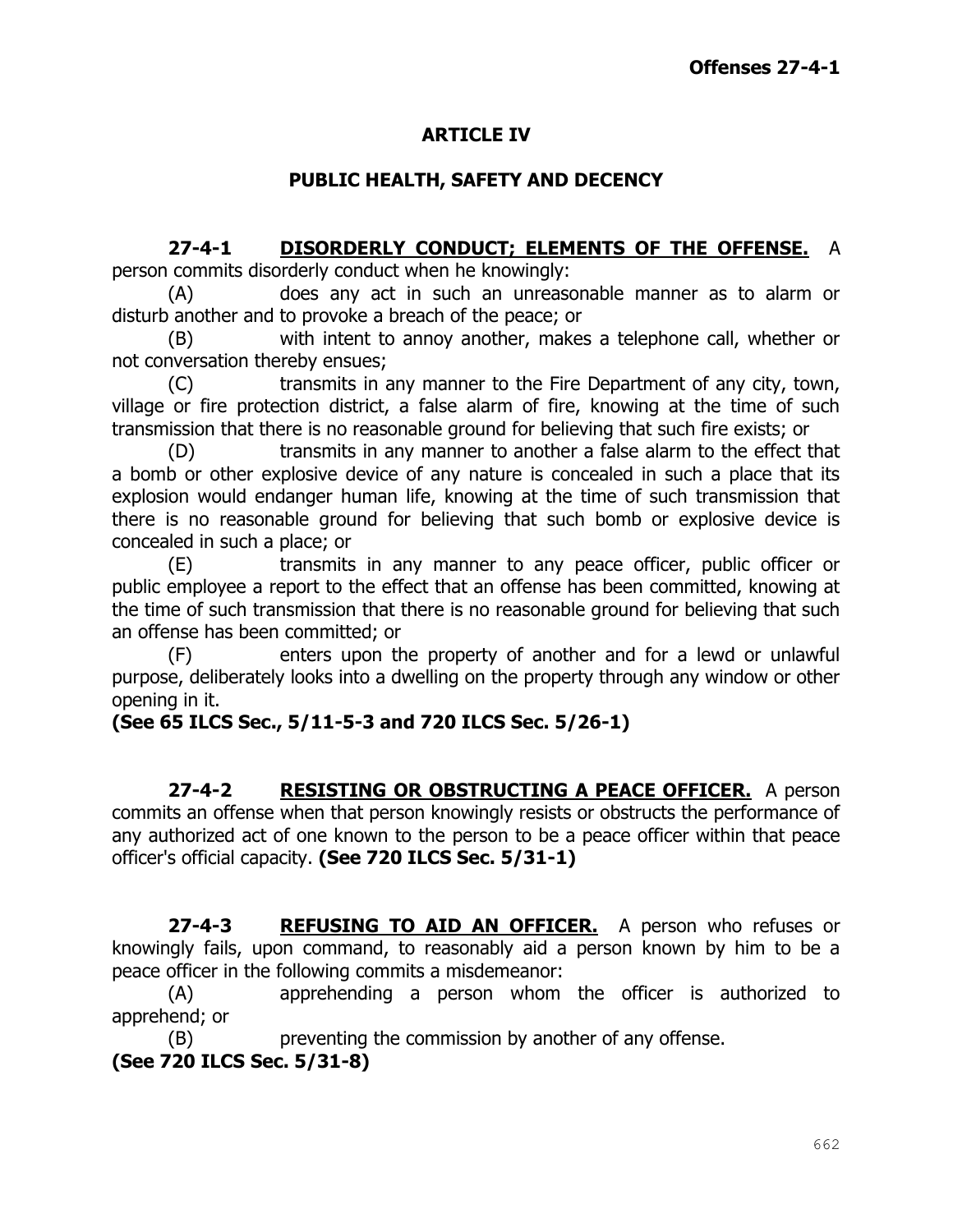# **27-4-4 ASSEMBLING AT PUBLIC PLACES AND BUSINESSES.**

(A) **Drive-in Business.** A drive-in business within the meaning of this Code shall be deemed to be any business where meals, sandwiches, cold drinks, beverages, ice cream, food, drink, or consumer services are served directly to or are permitted to be consumed by patrons in or upon automobiles, motorcycles, or other vehicles parked on the premises.

(B) **Declared Public Places.** For the purpose of preserving public peace, health and safety, the entire premises occupied by a drive-in business, together with means of ingress or egress, are hereby declared to be a public place;

- (1) No person on the premises of a drive-in business shall race the motor of any motor vehicle, needlessly bring to a sudden start or stop, any motor vehicle, blow any horn of any motor vehicle, or cause to be made any loud or unseemly noise, nuisance or disturbance whereby the quiet and good order of the premises or the neighborhood are disturbed.
- (2) The following acts or conduct of any persons entering a drive-in business or premises are hereby declared to be unlawful, and any person found guilty of any such acts shall be guilty of a violation of this Article:
	- (a) Entering the premises of any drive-in business with any motor vehicle of any description and parking such vehicle and leaving the premises (thereby leaving such vehicle parked and unoccupied), without express consent of the owner or operator of such business, in which event, such motor vehicle shall be subject to a parking citation or may be impounded subject to the usual impounding charges.
	- (b) Entering the premises in or upon a motor vehicle and using said premises for cruising, racing as a shortcut to another street or to annoy or endanger any person or persons or other vehicle or vehicles lawfully on said premises.
	- (c) For three (3) or more persons to congregate on the premises and linger or loiter at any location on the premises of any drive-in business, other than in the building or in a legally parked motor vehicle.
	- (d) For any person who, while on the premises of any drive-in business, in the presence or hearing of another, to curse or abuse such person or use any violently abusive language under circumstances reasonably calculated to provoke a breach of the peace.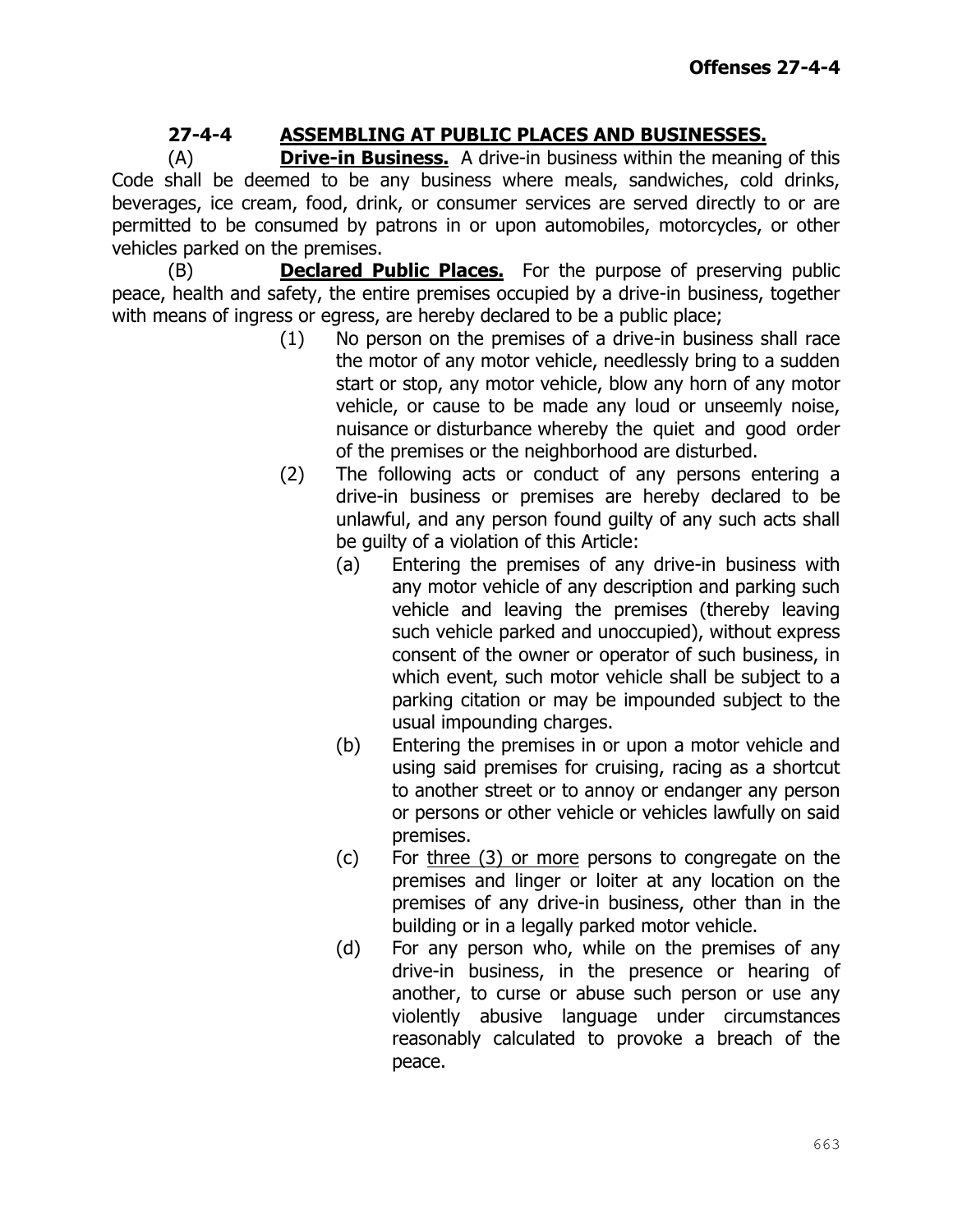(C) **Posting Sign.** It shall be the responsibility of the business operator to post on the premises in a conspicuous location, one (1) or more signs bearing the following legend in letters at least **two (2) inches or more** in height and readable:

#### **"CRUISING IN OR CONGREGATING AND LOITERING OUTSIDE A MOTOR VEHICLE IS UNLAWFUL. NO UNOCCUPIED MOTOR VEHICLES MAY BE LEFT ON THE PREMISES WITHOUT THE CONSENT OF THE OWNER."**

**27-4-5 TRAPPING ANIMALS.** It shall be unlawful for anyone to trap game or fur-bearing animals in the Village.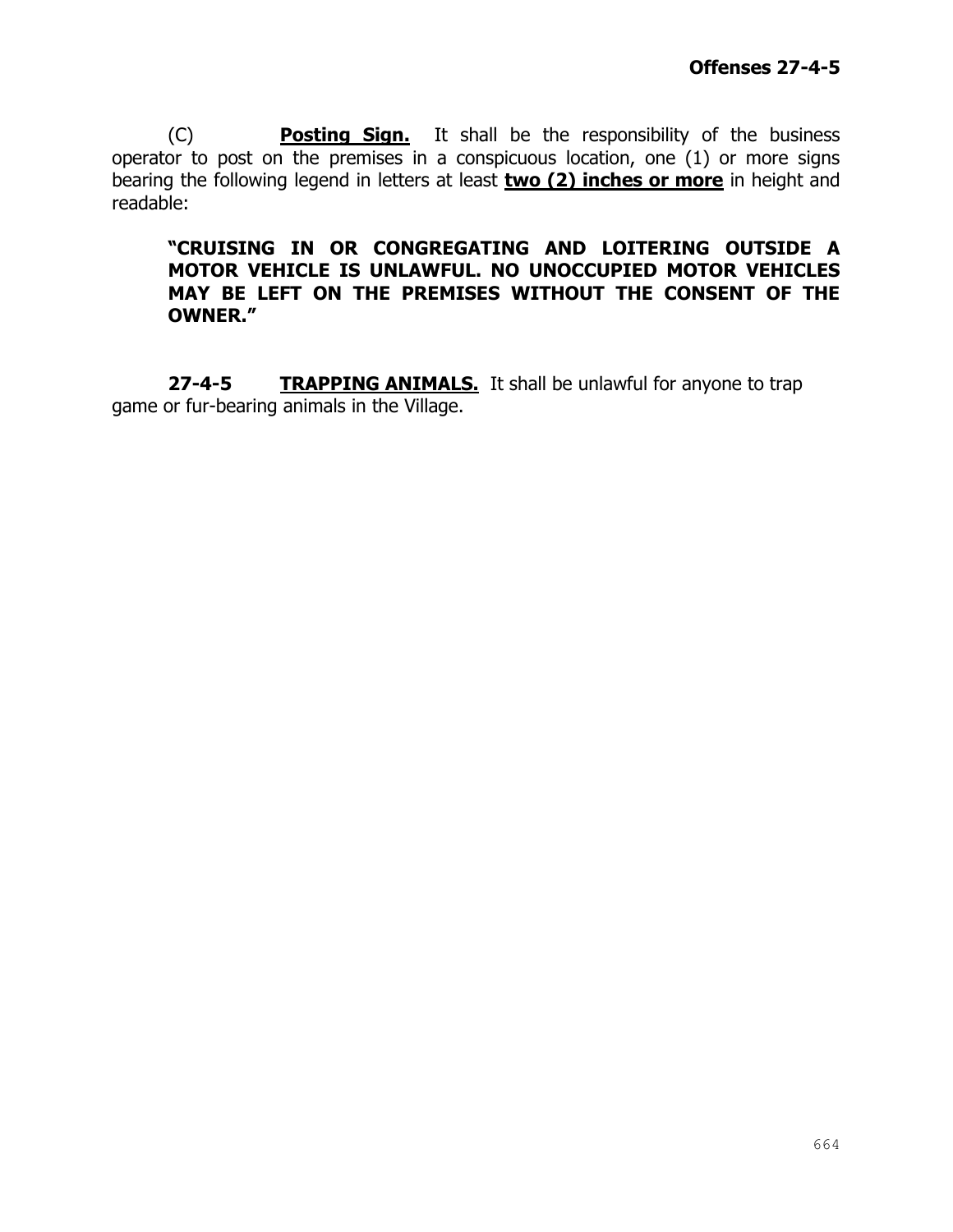#### **ARTICLE V - ANTI-LITTER**

**27-5-1 DEFINITIONS.** For the purpose of this Article, the following terms, phrases, words, and their derivations shall have the meanings given herein:

**"AIRCRAFT"** is any contrivance now known or hereafter invented, used, or designed for navigation or for flight in the air. The word "aircraft" shall include helicopters and lighter-than-air powered craft and balloons.

**"AUTHORIZED PRIVATE RECEPTACLE"** is a container of water-tight construction with a tight-fitting lid or cover capable of preventing the escape of contents within. Such receptacles shall have handles or other means for safe and convenient handling and be of such size or sufficient capacity to hold all litter generated between collection periods and shall be in compliance with the regulations promulgated.

**"CONSTRUCTION SITES"** means any private or public property upon which repairs to existing buildings, construction of new buildings or demolition of existing structures is taking place.

**"HANDBILL"** is any printed or written matter, any sample or device, dodger, circular, leaflet, pamphlet, paper, booklet, or any other printed matter of literature which is not delivered by the United States Mail Service, including, but not limited to those which:

(A) advertise for sale any merchandise, product, commodity or thing; or

(B) direct attention to any business or mercantile or commercial establishment, or other activity for the purpose of either directly or indirectly promoting the interest thereof by sales; or

(C) direct attention to or advertise any meeting, theatrical performance, exhibition, or event of any kind for which an admission fee is charged for the purpose of private gain or profit.

**"LITTER"** is garbage, refuse and rubbish and all other waste material which, if thrown or deposited as herein prohibited, tends to create a danger to public health, safety and welfare.

**"LOADING AND UNLOADING DOCK"** means any dock space or area used by any moving vehicle for the purpose of receiving, shipping and transporting goods, wares, commodities and persons located on or adjacent to any stream, river or land.

**"PRIVATE PREMISES"** means all property including, but not limited to, vacant land or any land, building or other structure designed or used for residential, commercial, business, industrial, institutional or religious purposes, together with any yard, grounds, walk, driveway, fence, porch, steps, vestibule, mailbox, and other structure(s) appurtenant thereto.

**"PUBLIC PLACE"** means any and all streets, sidewalks, boulevards, alleys or other public ways, lakes, rivers, watercourses, or fountains and any and all public parks, squares, spaces, grounds, and buildings.

**"PUBLIC RECEPTACLES"** means any receptacles provided by or authorized by the Village.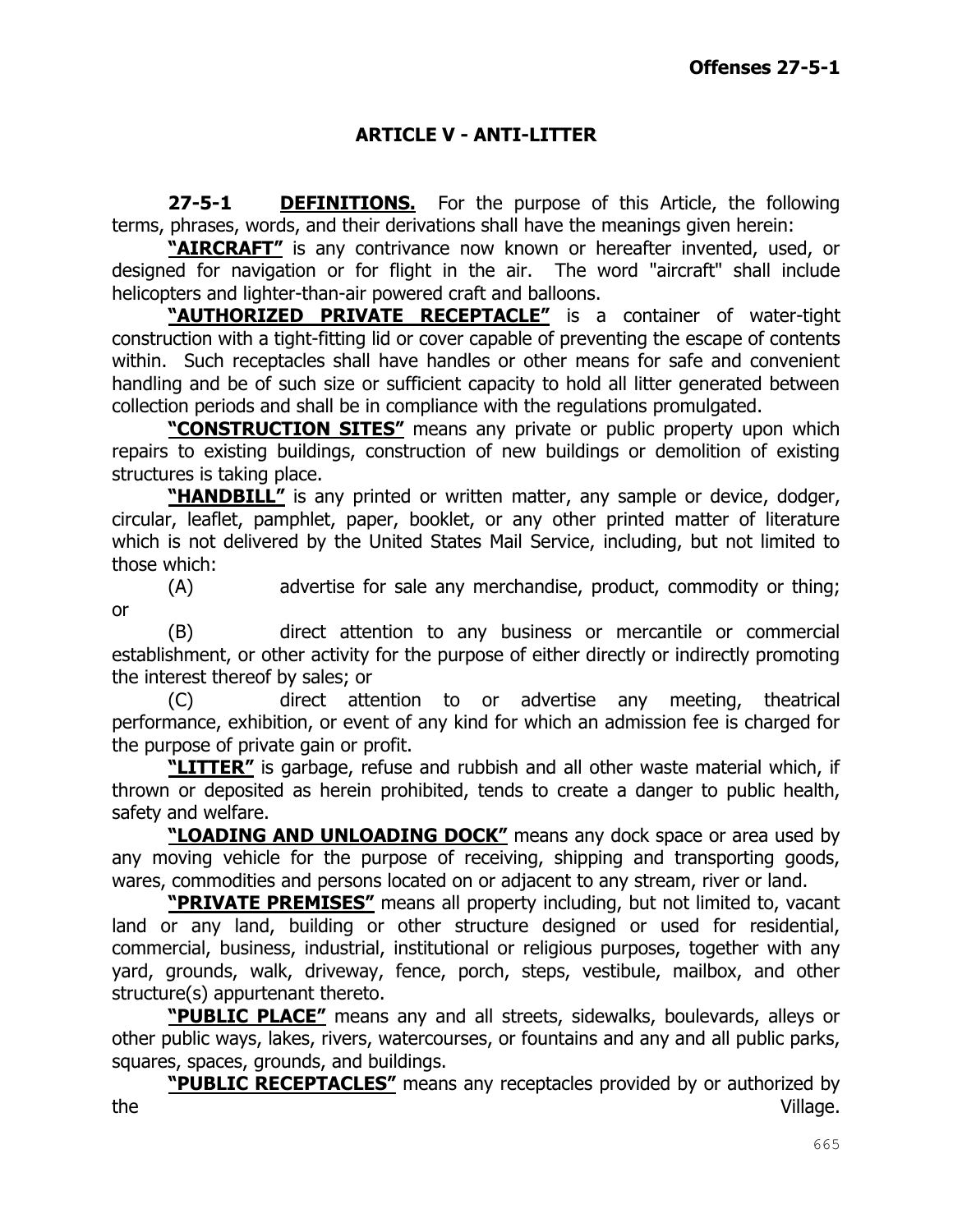**"VEHICLE"** is every device in, upon or by which any person or property is or may be transported or drawn upon land or water, including devices used exclusively upon stationary rails or tracks.

**27-5-2 LITTERING PROHIBITED.** No person shall deposit any litter within the Village except in public receptacles, in authorized private receptacles for collection, or in any duly licensed disposal facility.

**27-5-3 PREVENTION OF SCATTERING.** Persons placing litter in public receptacles or in authorized private receptacles shall do so in such a manner as to prevent litter from being carried or deposited by the elements upon any public place or private premises.

**27-5-4 RECEPTACLES - UPSETTING OR TAMPERING.** No person shall upset or tamper with a public or private receptacle designed or used for the deposit of litter or cause or permit its contents to be deposited or strewn in or upon any public place or private premises.

**27-5-5 SIDEWALKS AND ALLEYS FREE FROM LITTER.** Persons owning, occupying or in control of any public place or private premises shall keep the sidewalks and alleys adjacent thereto free of litter.

#### **27-5-6 OWNER TO MAINTAIN PRIVATE PREMISES.**

(A) The owner or person in control of any private premises shall, at all times, maintain the premises free of litter.

(B) The owner or person in control of private premises shall, if public receptacles are unavailable, maintain authorized private receptacles for collection in such a manner that litter will be prevented from being carried or deposited by the elements upon any public place or private premises.

# **27-5-7 LITTERING FROM VEHICLES.**

(A) No person, while the operator of or passenger in a vehicle, shall deposit litter upon any public place or private premises.

(B) No person shall drive or move any loaded or partly loaded truck or other vehicle within the Village unless such vehicle is so constructed or so loaded as to prevent any part of its load, contents or litter from being blown or deposited upon any public place or private premises. Nor shall any person drive or move any vehicle or truck within the Village, the wheels or tires of which carry onto or deposit in any public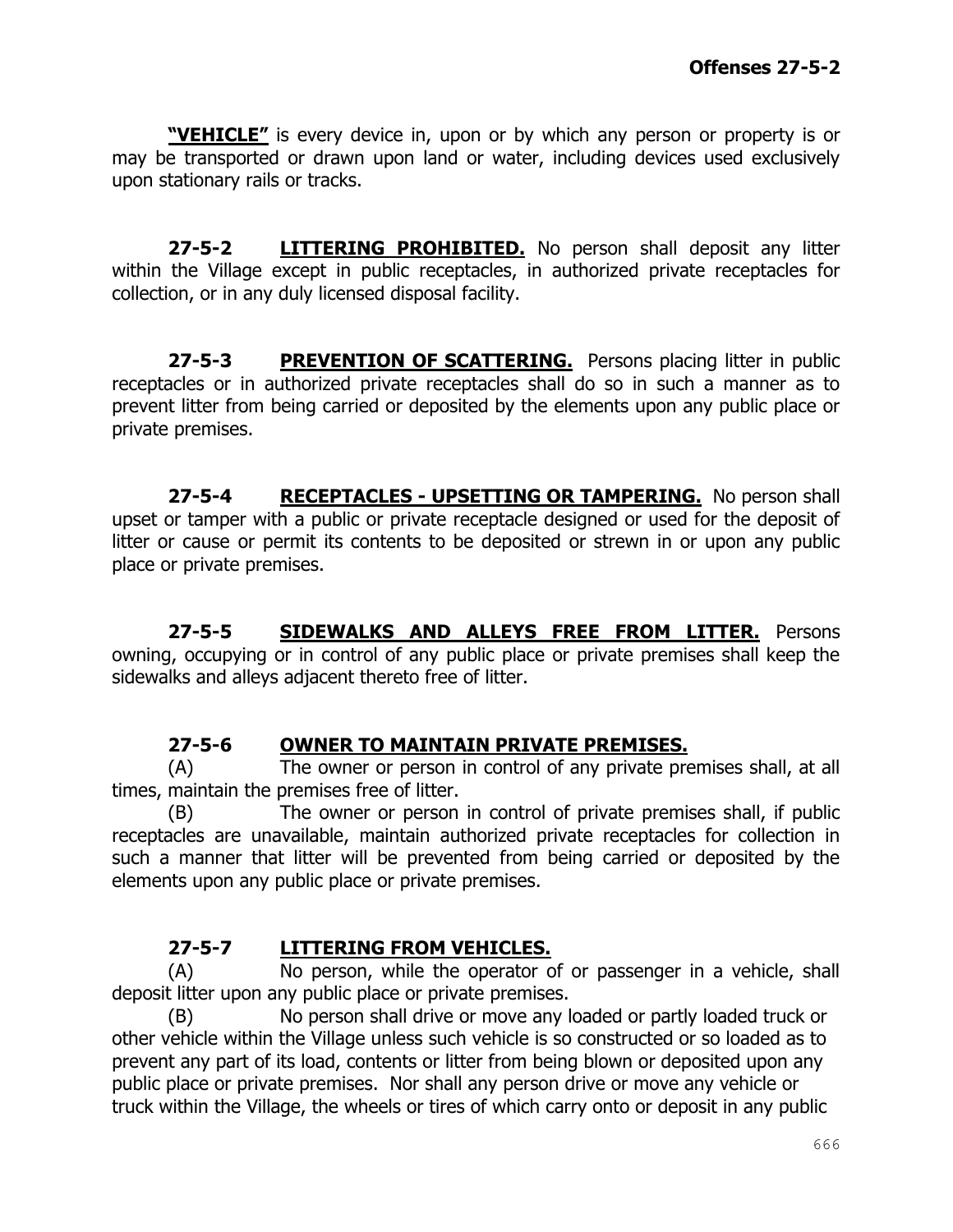place or private premises, mud, dirt, sticky substances, litter or foreign matter of any kind.

**27-5-8 LITTERING FROM AIRCRAFT.** No person in an aircraft shall throw out, drop or deposit any litter within the Village.

**27-5-9 LITTER IN PARKS.** No person shall deposit litter in any park within the Village except in receptacles and in such a manner that the litter will be prevented from being carried or deposited by the elements upon any part of the park or upon any other public place or private premises. Where receptacles are not provided, all such litter shall be removed from the park by the person responsible for its presence and properly disposed of elsewhere in a lawful manner.

#### **27-5-10 HANDBILLS.**

(A) **Public Places.** No person shall deposit or sell any handbill in or upon any public place, provided, however, that it shall not be unlawful on any public place for any person to hand out or distribute without charge to the receiver, any handbill to any person willing to accept it.

(B) **Private Premises.** No person shall deposit or unlawfully distribute any handbill in or upon private premises, except by handing or transmitting any such handbill directly to the occupant of such private premises. Provided, however, that in case of private premises which are not posted against the receiving of handbills or similar material, such person, unless requested by anyone upon such premises not to do so, may securely place any such handbill in such a manner as to prevent such handbill from being deposited by the elements upon any public place or other private premises, except mailboxes may not be so used when prohibited by federal postal law or regulations.

(C) **Exemptions for Newspapers and Political Literature.** The provisions of this Section shall not apply to the distribution upon private premises only of newspapers or political literature; except that newspapers and political literature shall be placed in such a manner as to prevent their being carried or deposited by the elements upon any public place or other private premises.

(D) **Placing Handbills on Vehicles.** No person shall deposit any handbill in or upon any vehicle unless the occupant of the vehicle is willing to accept it.

(E) **Cleanup.** It shall be the responsibility of any person distributing handbills to maintain the area which they are utilizing free of any litter caused by or related to said handbill distribution.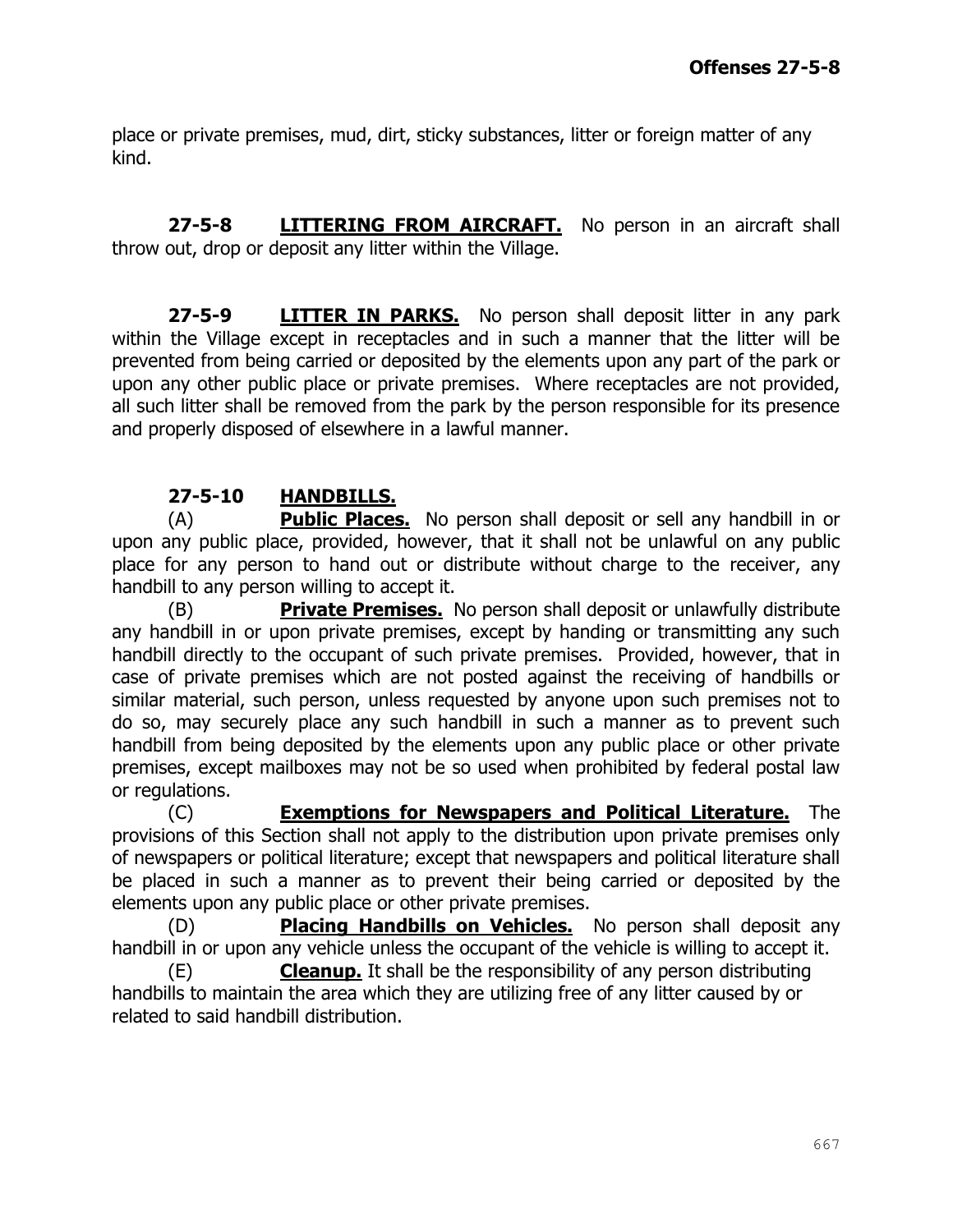**27-5-11 POSTING NOTICES PROHIBITED.** No person shall post or affix any notice, poster, or other paper or device, calculated to attract the attention of the public upon any public place, except as may be authorized or required by law. No person, except the owner or tenant shall post any such notice on private property without the permission of the owner or tenant.

# **27-5-12 CONSTRUCTION SITES.**

(A) Each contractor shall be responsible for the job site so that litter will be prevented from being carried or deposited by the elements upon any public place or other private premises.

(B) Litter or other debris, including dirt and mud, deposited as the result of normal construction process upon any public place or private premises, shall be removed by the contractor.

**27-5-13 LOADING AND UNLOADING DOCKS.** The person owning, operating, or in control of a loading or unloading dock shall maintain private receptacles for collection of litter, and shall, at all times, maintain the dock area free of litter in such a manner that litter will be prevented from being carried or deposited by the elements upon any public place or other private premises.

# **27-5-14 PARKING LOTS.**

(A) **Litter Receptacles Required.** Any public place or private premises containing any provision for parking vehicles shall be equipped with litter receptacles in compliance with this Section. Such premises shall include, but not be limited to such places as shopping centers, outdoor theaters, drive-in restaurants, gasoline service stations, apartment developments, parking lots, and any other place where provision is made for vehicles to stop or park in a designated area for any purpose.

(B) **Number of Receptacles.** All premises having parking lots shall provide in an easily accessible location a minimum of **one (1) refuse container** for every **fifty (50) parking spaces**.

(C) **Specifications.** Litter receptacles shall have tight-fitting lids or tops and shall be weighted or attached to the ground or other fixed structures as necessary to prevent spillage. A minimum container size of **twenty (20) gallons** or **75.7 liters** shall be used.

(D) **Cleanliness.** Premises used for the purpose designated herein shall be kept in a litter-free condition and all litter shall be removed periodically from the receptacles.

(E) **Obligation to Use Receptacles.** It shall be the duty and obligation of all persons using parking areas to use such litter receptacles as hereinabove provided for the purposes intended and it shall be unlawful for any person or persons to deposit any litter upon any such parking lot.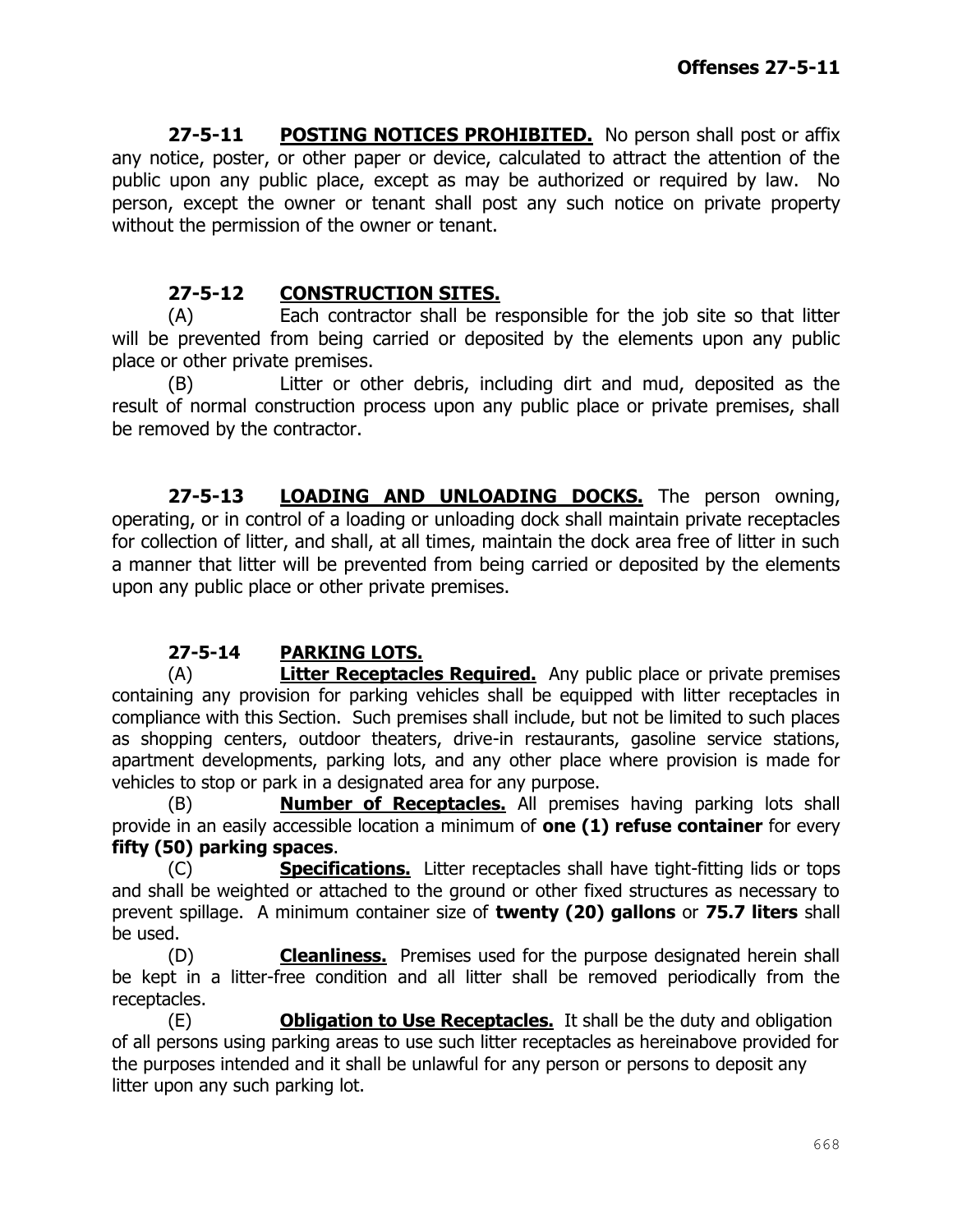#### **27-5-15 CLEARING OF LITTER FROM OPEN PRIVATE PROPERTY BY THE VILLAGE.** The procedure for the removal of litter from private premises and the charging of expense(s) thereof as a lien upon such property to be collected shall be in accordance with the state statutes. The Mayor or his designated representative shall be responsible for the implementation of this enforcement program.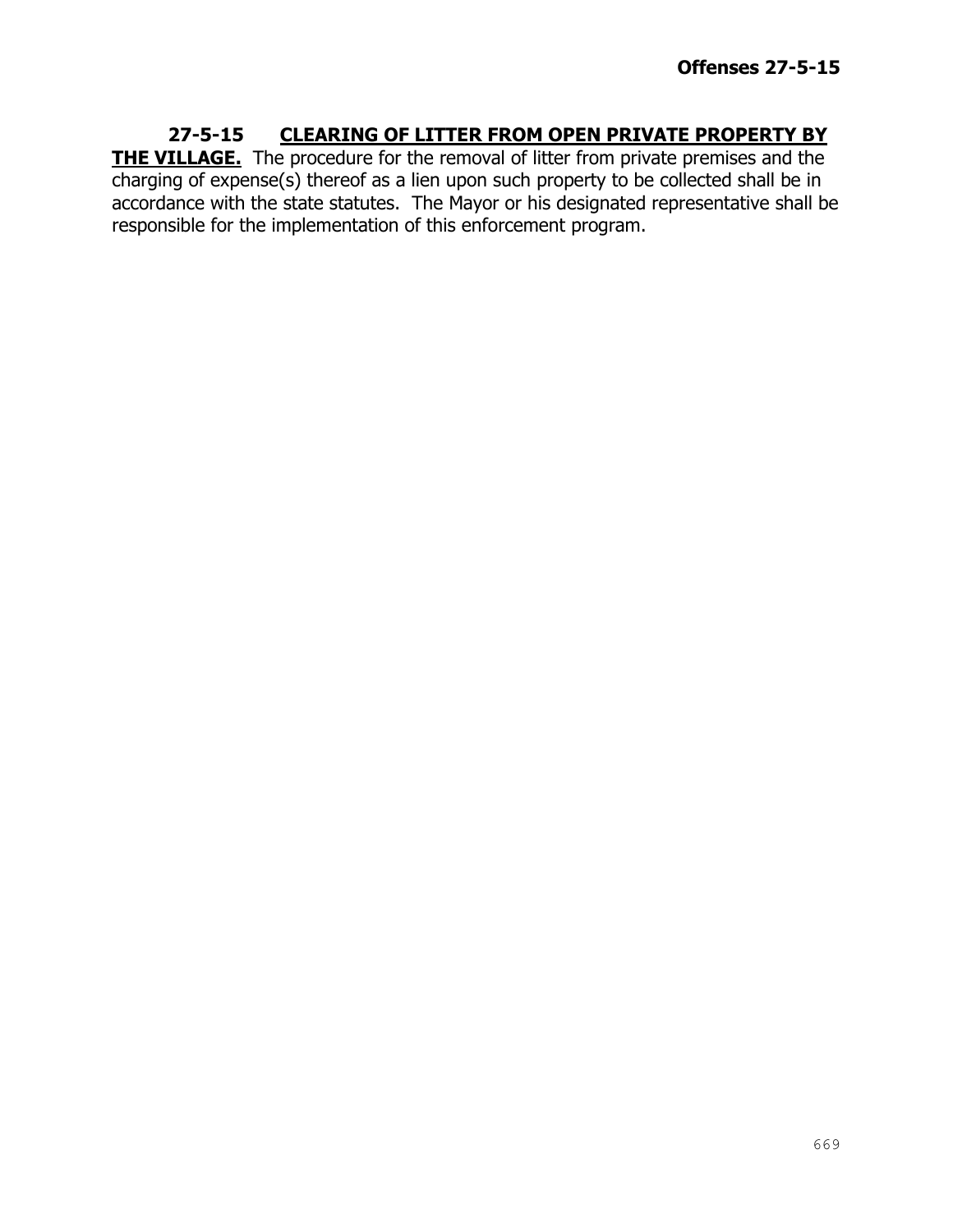# **ARTICLE VI - TRESPASS**

**27-6-1 TRESPASSES PROHIBITED.** It shall be unlawful for any person, firm, or corporation to commit a trespass within this municipality upon either public or private property.

#### **27-6-2 SPECIFICALLY ENUMERATED TRESPASSES - SUPPRESSION.**

Without constituting any limitation upon the provisions of **Section 27-6-1** hereof, any of the following acts by any person, firm, or corporation shall be deemed included among those that constitute trespasses in violation of the provisions of **Section 27-6- 1,** and appropriate action may be taken hereunder at any time, or from time to time, to prevent or suppress any violation or violations of this Article; the aforesaid enumerated acts so included, being as follows, to-wit:

(A) An entry upon the premises of another, or any part thereof, including any public property, in violation of a notice posted or exhibited at the main entrance to the premises, or at any point of approach or entry or in violation of any notice, warning or protest given orally or in writing, by any owner or occupant thereof; or

(B) the pursuit of a course of conduct or action incidental to the making of an entry upon the land of another in violation of a notice posted or exhibited at the main entrance to the premises or at any point of approach or entry, or in violation of any notice, warning or protest given orally or in writing by any owner or occupant thereof; or

(C) a failure or refusal to depart from the premises of another in case of being requested, either orally or in writing to leave by any owner or occupant thereof; or

(D) an entry into or upon any vehicle, aircraft or watercraft made without the consent of the person having the right to leave any such vehicle, aircraft or watercraft after being requested to leave by the person having such right.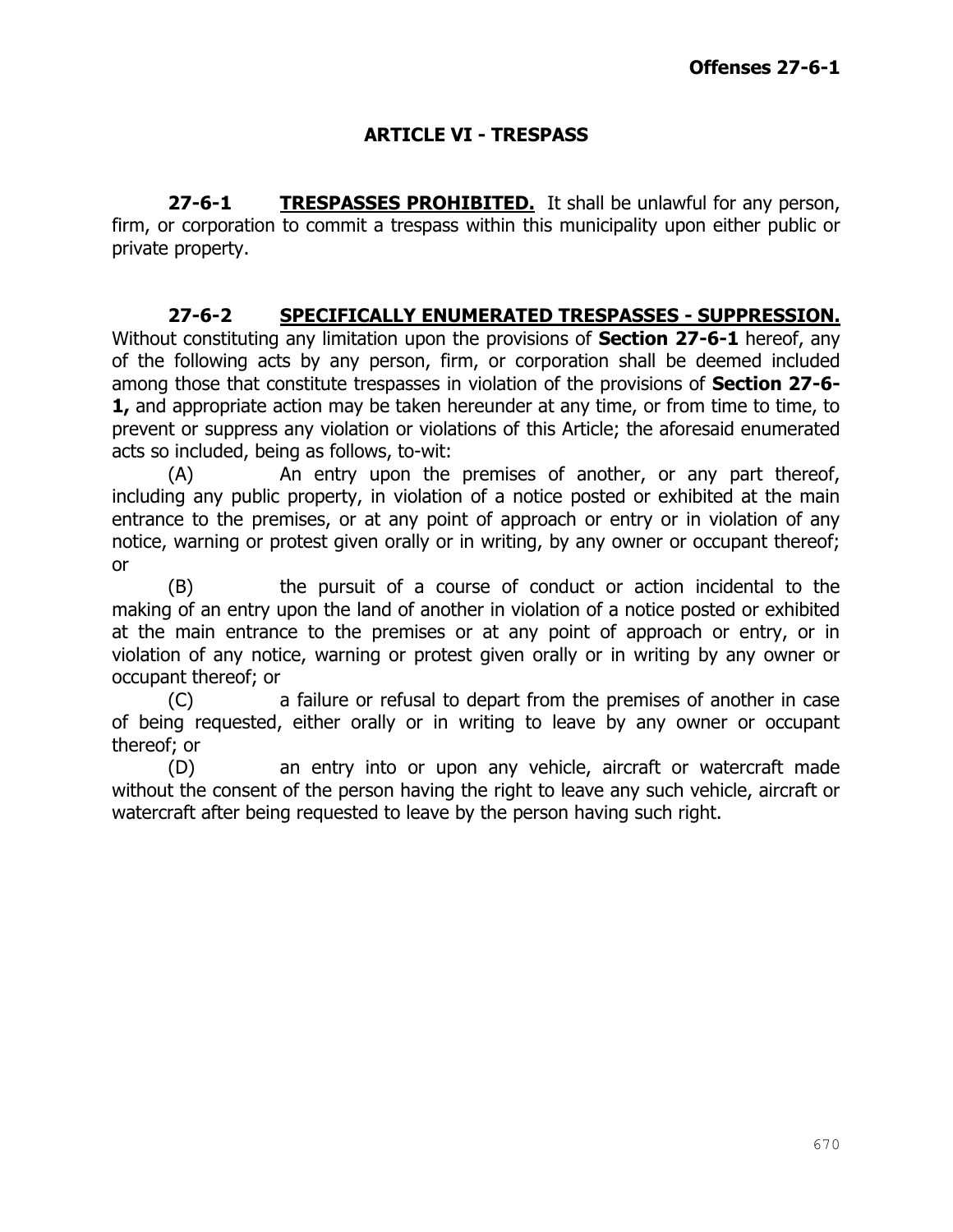# **ARTICLE VII**

#### **PARENTAL RESPONSIBILITY REGULATIONS**

**27-7-1 DEFINITIONS.** For the purpose of this Article, the following definitions shall apply:

**"ACTS OF VANDALISM AND SIMILAR OFFENSES"** shall include any of the following acts:

(A) Maliciously, recklessly, negligently, or knowingly damaging or destroying or defacing any property within the Village, whether such property is owned by the State, County or governmental body or owned by any private person, firm, partnership, or association; or

(B) maliciously, recklessly, or knowingly, by means of fire or explosive device, damaging, debasing, or destroying any property of another person; or

(C) maliciously, recklessly, negligently or knowingly starting a fire on land of another person without his consent; or

(D) maliciously, recklessly or knowingly depositing on land or in the building of another person, without his consent, any stink bomb or any offensive smelling compound and thereby interfering with the use and occupancy by another of the land or building; or

(E) maliciously, recklessly, or knowingly, and without authority, entering into or obtaining control over any building, house trailer, motor vehicle, aircraft or watercraft or any part thereof of another person without his consent.

**"LEGAL GUARDIAN"** shall include a foster parent, a person appointed guardian of a person or given custody of a minor by a Circuit Court of this State, but does not include a person appointed guardian only to the estate of a minor, or appointed guardian, or given custody of a minor under the **Illinois Juvenile Court Act.**

**"MINOR"** shall include a person who is above the age of **eleven (11) years**, but not yet **eighteen (18) years** of age.

**"PARENT"** shall include the lawful father and mother of a minor child whether by birth or adoption.

**"PROPERTY"** shall include any real estate including improvements thereon and tangible personal property.

**27-7-2 PARENTS AND GUARDIANS RESPONSIBLE FOR ACTS.** The parent or legal guardian of an unemancipated minor residing with such parent or legal guardian shall be presumed, in the absence of evidence to the contrary to have failed to exercise proper parental responsibility and said minor shall be deemed to have committed the acts described herein with the knowledge and permission of the parent or guardian in violation of this Article upon the occurrence of the events described in  $(A)$ ,  $(B)$  and  $(C)$  below: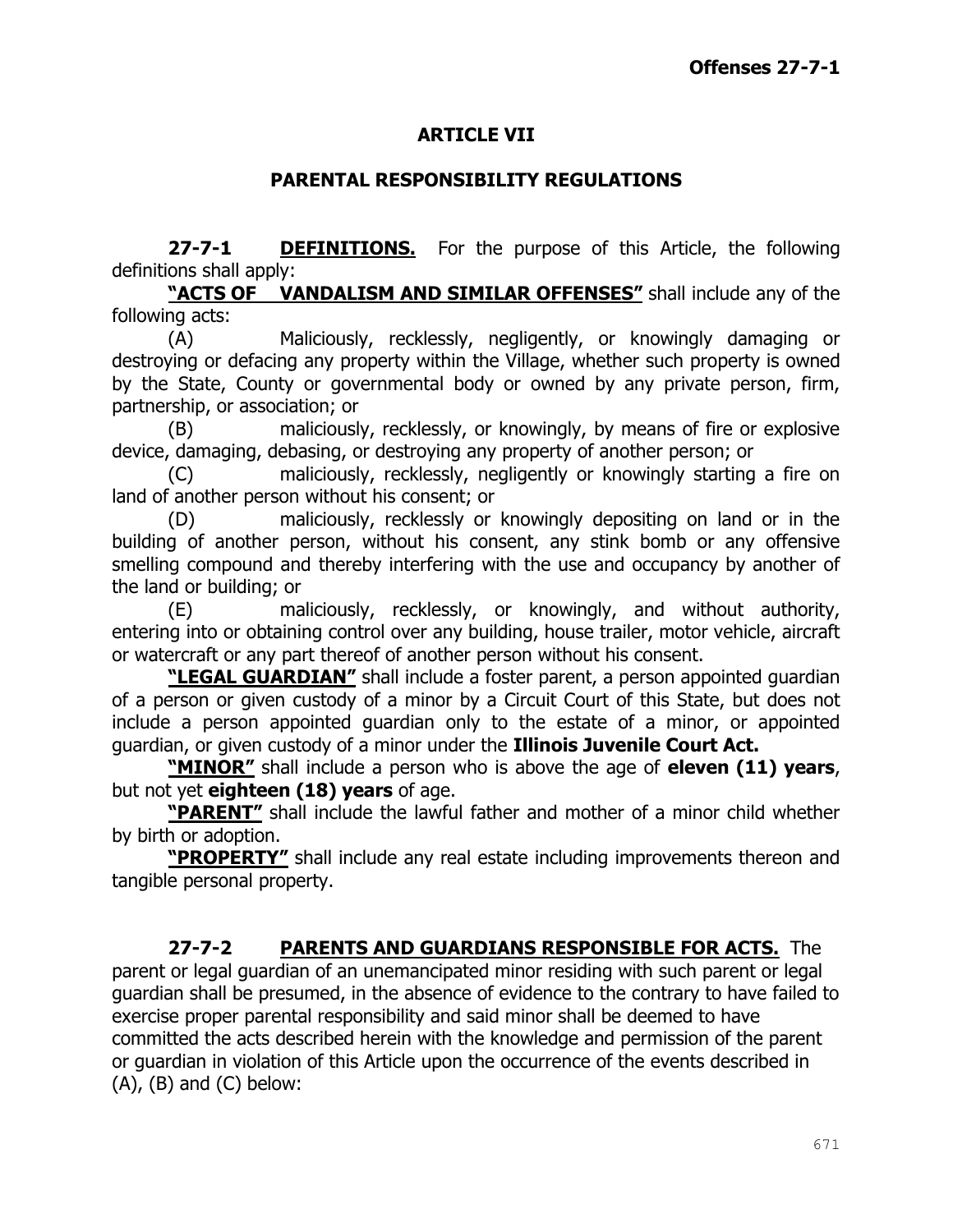(A) An unemancipated minor residing with said parent or legal guardian shall either be adjudicated to be in violation of any ordinance, law, or statute prohibiting willful and malicious acts causing injury to a person or property, or shall have incurred non-judicial sanctions from another official agency resulting from an admission of guilt of a violation of any ordinance, law, or statute prohibiting willful and malicious acts causing injury to a person or property; and

(B) Said parent or legal guardian shall have received a written notice thereof, either by certified mail, return receipt requested, or by personal service, with a certificate of personal service returned from the Village, following said adjudication or non-judicial sanctions; and

(C) If, at any time within **one (1) year** following receipt of notice set forth in paragraph (B) above, said minor is either adjudicated to be in violation of any ordinance, law, or statute as described in (A) above, or shall have incurred nonjudicial sanctions from another official agency resulting from an admission of guilt of violation of any ordinance, law, or statute as described in (A) above.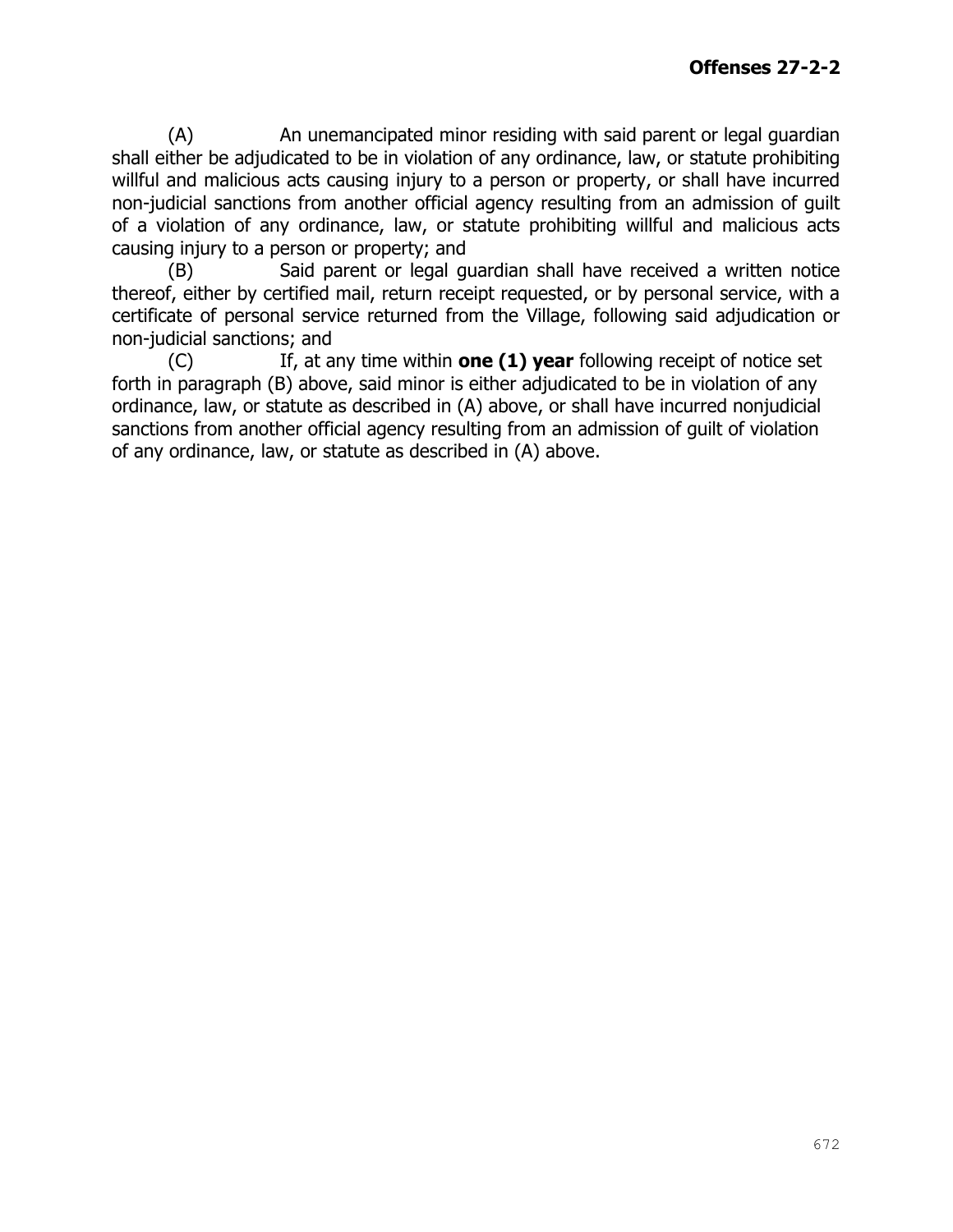# **ARTICLE VIII - ADULT USES REGULATED**

# **27-8-1 PURPOSE AND ADDITIONAL FINDINGS.**

(A) **Purpose.** It is the purpose of this Article to regulate public nudity in order to promote the health, safety, morals, and general welfare of the citizens of the Village. The provisions of this Article have neither the purpose nor effect of imposing a limitation or restriction on the content of any communicative materials.

- (B) **Findings.** The Village Board finds:
	- (1) Public places allowing nudity lend themselves to ancillary unlawful and unhealthy activities that are presently uncontrolled.
	- (2) Sexual acts, including masturbation, and oral and anal sex, occur at adult oriented businesses, especially those which provide private or semi-private booths or cubicles for viewing films, videos, live sex shows or public nudity.
	- (3) Allowing public nudity creates unhealthy conditions.
	- (4) Persons frequent certain adult theaters, adult arcades, and other adult oriented businesses for the purpose of engaging in sex within the premises of such adult oriented businesses.
	- (5) At least **fifty (50)** communicable diseases may be spread by activities occurring in adult oriented businesses involving public nudity, including, but not limited to, syphilis, gonorrhea, human immunodeficiency virus infection (HIV-AIDS), genital herpes, hepatitis B, Non A, Non B amebiasis, salmonella infections and shigella infections.
	- (6) Since 1981 and to the present, there has been an increasing cumulative number of reported cases of AIDS caused by the human immunodeficiency virus (HIV) in the United States.
	- (7) The Surgeon General of the United States in his report of **October 22, 1986**, has advised the American public that AIDS and HIV infection may be transmitted through sexual contact, intravenous drug abuse, exposure to infected blood and blood components, and from an infected mother to her newborn.
	- (8) According to the best scientific evidence, AIDS and HIV infection, as well as syphilis and gonorrhea, are principally transmitted by sexual acts.
	- (9) Sanitary conditions in some adult oriented businesses and those places allowing public nudity are unhealthy, in part, because the activities conducted there are unhealthy, and, in part, because of the unregulated nature of the activities, including nudity, and the failure of the owners and the operators of the facilities to self-regulate those activities and maintain those facilities.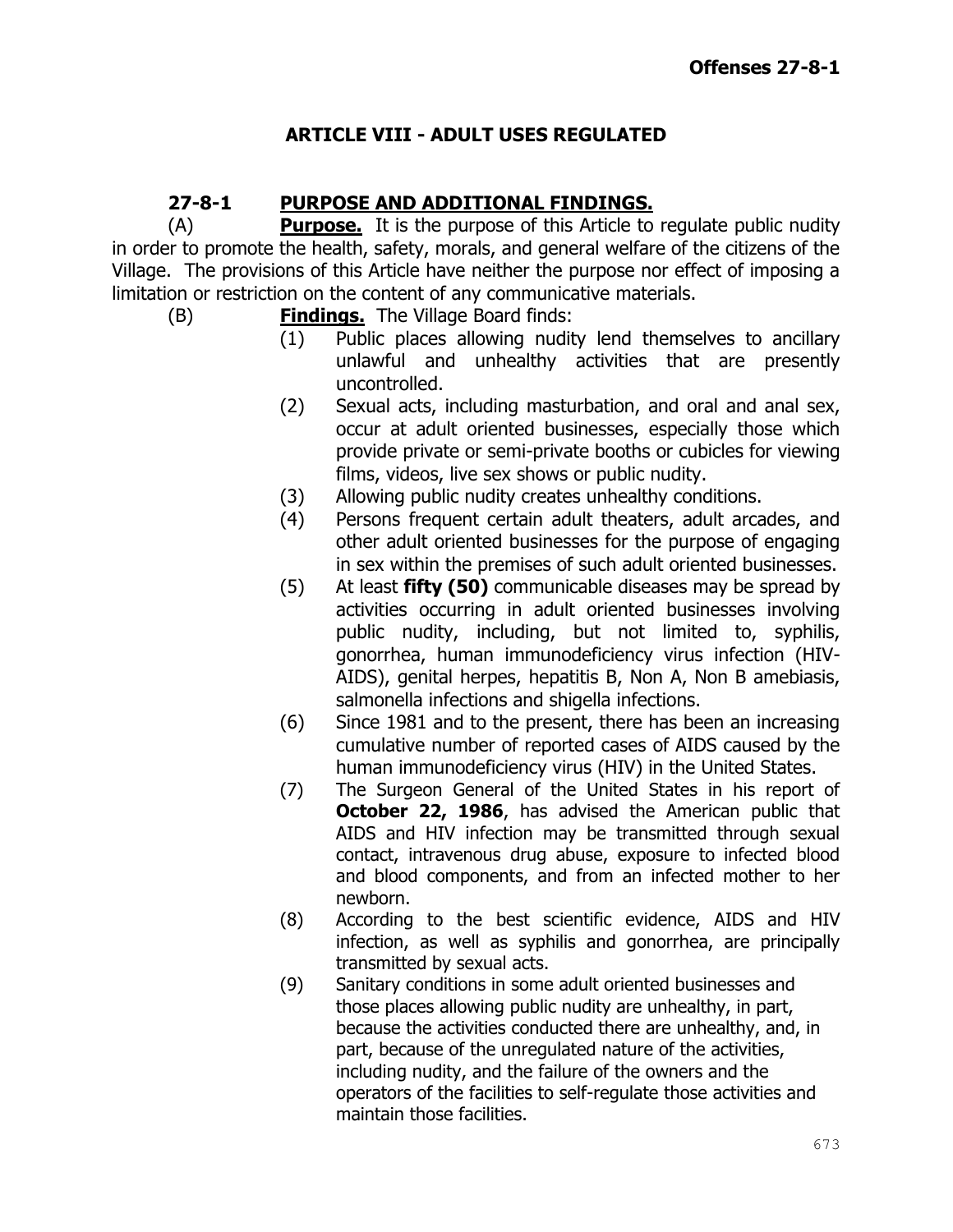- (10) Numerous studies and reports have determined that semen is found in the areas of adult oriented businesses allowing public nudity and where persons view "adult" oriented films.
- (11) The findings noted in paragraphs (1) through (10) raise substantial governmental concerns.
- (12) Public places allowing nudity have operational characteristics which should be reasonably regulated in order to protect those substantial governmental concerns.
- (13) The general welfare, health, morals and safety of the citizens of the Village will be promoted by the enactment of this Article.

# **27-8-2 DEFINITIONS.** As used in this Article:

(A) **"Adult Oriented Business"** means an establishment as defined in **Section 7-8-2** of the Revised Code.

(B) **"Entity"** means any proprietorship, partnership, corporation, association, business trust, joint venture, joint-stock company, or other for profit or not for profit organization.

(C) **"Nude"** means the showing of:

- (1) Human male or female genitals or pubic area with less than a fully opaque covering; or
- (2) Any portion of the anal cleft or cleavage of the male or female buttocks. Attire that is insufficient to comply with this requirement includes, but is not limited to, G-strings, Tbacks, thongs, and any other clothing to covering that does not completely and opaquely cover the anal cleft or cleavage of the male or female buttocks; or
- (3) The portion of the human female breast directly or laterally below a point immediately above the top of the areola with less than a fully opaque covering; this definition shall include the entire lower portion of the human female breast, but shall not include any portion of the cleavage of the human female breast exhibited by a dress, blouse, shirt, leotard, bathing suit, or other clothing, provided the areola is not exposed.

(D) **"Person"** mean any live human being aged **ten (10) years** of age or older.

(E) **"Place Provided or Set Apart for Nudity"** means enclosed single sex public restrooms, enclosed single sex functional shower, locker and/or dressing room facilities, enclosed motel rooms and hotel rooms designed and intended for sleeping accommodations, doctor's offices, portions of hospitals, and similar places in which nudity or exposure is necessarily and customarily expected outside of the home and sphere of privacy constitutionally protected therein. This term shall not be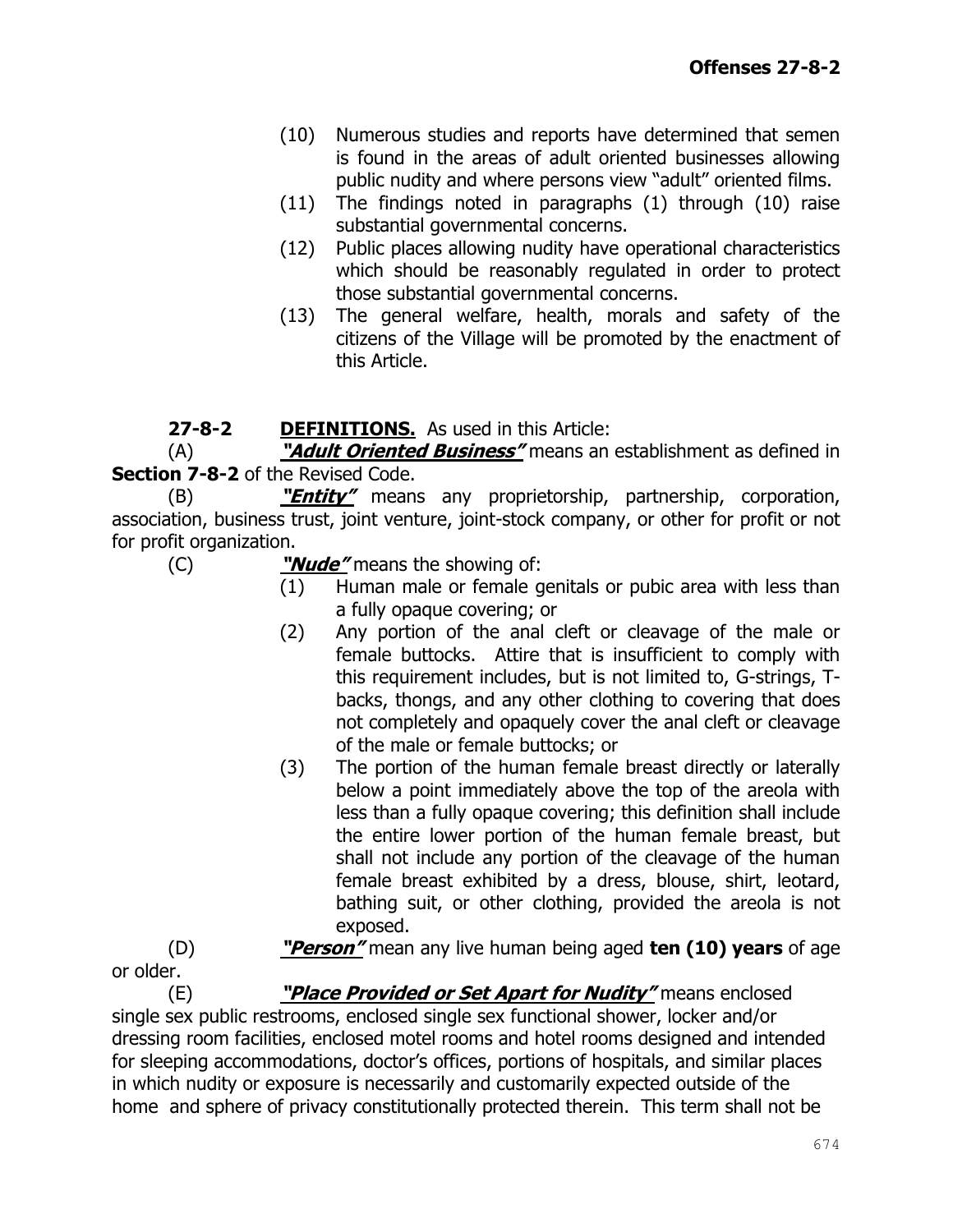deemed to include places where a person's conduct of being nude is used for his or her profit or where being nude is used for the promotion of business or is otherwise commercially exploited.

(F) **"Public Place"** means any location frequented by the public, or where the public is present or likely to be present, or where a person may reasonably be expected to be observed by members of the public. Public Places include, but are not limited to, streets, sidewalks, parks, beaches, business and commercial establishments (whether for profit or not for profit, whether open to the public at large, or whether entrance is limited by a cover charge or membership requirement), hotels, motels, restaurants, night clubs, country clubs, cabarets, and meeting facilities utilized by any religious, social, fraternal or similar organizations. Premises, or portions thereof, such as homes and hotel rooms, used solely as a private residence, whether permanent or temporary in nature, shall not be deemed to be a public place.

**27-8-3 PROHIBITION.** It shall be unlawful for any person to knowingly or intentionally appear nude in a public place or in any other place that is readily visible to the public, except a place provided or set apart for nudity. It shall also be unlawful for any person or entity maintaining, owning, or operating any public place to operate and to knowingly, or with reason to know, permit or allow any person to appear nude in such public place, except a place provided or set apart for nudity.

**27-8-4 LIMITATION.** This Article shall not be deemed to address photographs, movies, video presentations, or any other non-live performance.

**27-8-5 PENALTY.** A person violating this Article, upon conviction, shall be punished by a Class One (1) fine as provided in **Section 1-1-20**.